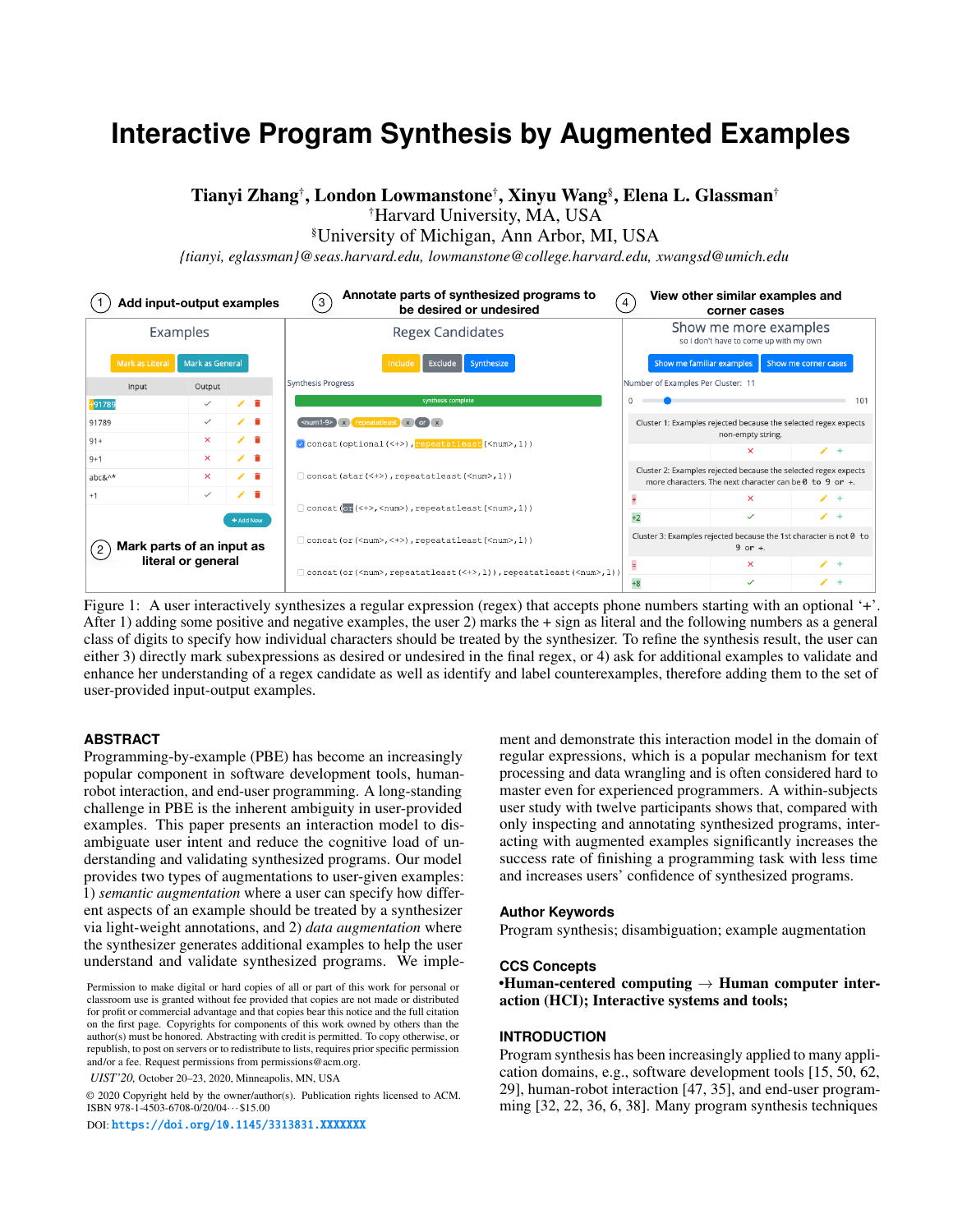adopt a programming-by-example (PBE) paradigm, where users provide a set of input-output examples to describe the intended program behavior. Providing examples can be a natural way to express human intent, but examples are also a partial specification: they only describe desired program behavior on a limited number of inputs. There are many possible programs that match the user-provided examples but may diverge from the user-intended behavior on unseen inputs.

Many PBE systems require users to provide additional examples to resolve ambiguities. However, prior work has shown that users are reluctant to provide more than a few examples [\[31\]](#page-12-7). Even when they do, inexperienced users are not good at providing representative examples that cover the hypothetical input space [\[34,](#page-12-8) [44\]](#page-13-3). Several interactive approaches have been proposed to enable users to directly refine synthesized programs rather than crafting additional examples [\[42,](#page-13-4) [10,](#page-11-1) [30,](#page-12-9) [46\]](#page-13-5). Unfortunately, these approaches assume users are capable of and willing to inspect and edit programs. This fundamental assumption may not hold in many domains, especially for novice programmers and end-users without enough expertise in programming. Some approaches have explored the middle ground by rendering synthesized code in a humanfriendly format [\[42,](#page-13-4) [10\]](#page-11-1), but users still need to spend substantial time comprehending the program. This is cognitively demanding, especially when multiple candidate programs are synthesized and provided to users.

In this paper, we argue that, for both programmers and nonprogrammers, it is more natural to clarify their intent on top of the *original* examples they give, rather than the programs synthesized by a *foreign* PBE system. We introduce an interaction model that supports two types of augmentation on user-given examples: (1) *Semantic augmentation* enables users to annotate how input examples should or should not be generalized to other similar contexts by a synthesizer. (2) *Data augmentation* automatically generates many corner cases for users to validate and enhance their understanding of synthesized programs and potentially choose to label as counterexamples. We hypothesize that it would be less mentally demanding for users to interactively augment original input-output examples with richer semantics and select from additional examples automatically generated for them, compared with inspecting synthesized programs and editing them.

We instantiate our interaction model in the domain of regular expressions and develop an interactive synthesizer called RE-GAE. Regular expressions (regexes henceforth) are a versatile text-processing utility that has found numerous applications ranging from search and replacement to input validation. In addition to being heavily used by programmers, regexes have gained popularity among data scientists and end-users. Despite their popularity, regexes are considered hard to understand and compose, as well as error-prone, even for experienced programmers [\[5,](#page-11-2) [4,](#page-11-3) [55\]](#page-13-6). As an instance of *semantic augmentation*, REGAE allows users to mark parts of input examples that should be kept verbatim or generalized to a character class such as digits in a regex. As an instance of *data augmentation*, REGAE automatically generates two types of additional inputs, those similar to the user-provided examples and corner cases,

and then clusters them based on how synthesized programs behave on them. Hence users do not have to mentally simulate the synthesized regexs on those new inputs. When multiple candidate regexes are selected, REGAE generates input examples that exhibit behavioral discrepancies among them.

We conducted a within-subjects study that involves twelve programmers with various levels of expertise in regular expressions. When interacting with augmented examples, all twelve participants successfully completed regex tasks from Stack Overflow (SO). In contrast, only four participants completed the tasks by manually providing counterexamples and annotating regex candidates as proposed in [\[46\]](#page-13-5). Participants felt much more confident about the synthesis result and reported less mental demand and stress, when they were able to see how a regex operates on many other similar examples and corner cases. In addition to the lab study, we demonstrated that our interactive synthesizer can also be used to solve another twenty SO tasks in an average of five synthesis iterations and six minutes, providing quantitative evidence about its effectiveness on a variety of complex regex tasks.

The contributions of this paper are as follows:

- an interaction model based on a combination of *semantic augmentation* and *data augmentation* of user-given examples to resolve intent ambiguity in program synthesis.
- an implementation of the proposed interaction model for regular expression synthesis, as well as a discussion of how to apply this interaction model to other domains.
- a within-subjects lab study and a case study demonstrating how users with various levels of expertise can interact with the synthesizer and guide it to generate desired programs.

# **RELATED WORK**

Program synthesis is the task of automatically creating programs that match the user's intent expressed in some kind of specification. The problem of program synthesis dates back to the 1960s, with a lot of pioneering work on *deductive* program synthesis [\[21,](#page-12-10) [41,](#page-13-7) [40,](#page-13-8) [57\]](#page-13-9). Deductive program synthesis takes a complete formal specification as input, which in many cases proves to be as complicated as writing the program itself [\[24\]](#page-12-11). More recently, program synthesis techniques have adopted *inductive* specifications (e.g., input-output examples, demonstrations, natural-language descriptions) which are easier to provide by users. In this paper, we focus on augmenting programming-by-example (PBE) techniques that use examples as the specification. Recently, PBE has been pursued for various tasks, e.g., data extraction [\[33\]](#page-12-12), data filtering [\[61\]](#page-13-10), data visualization [\[59\]](#page-13-11), string transformations [\[22\]](#page-12-4), table transformations [\[23,](#page-12-13) [14\]](#page-11-4), automated code repair [\[12,](#page-11-5) [50\]](#page-13-0), map-reduce program generation [\[54\]](#page-13-12), grammar generation [\[2\]](#page-11-6), and implementing network configurations [\[51,](#page-13-13) [65\]](#page-14-0).

# **Synthesis from ambiguous example-based specifications**

A long-standing problem in PBE is the inherent ambiguity in user-provided examples. Since examples only specify the user's intended program behavior for a limited number of inputs, a PBE system may generate many *plausible* programs that are consistent with the user-provided examples but which do not produce intended results on additional inputs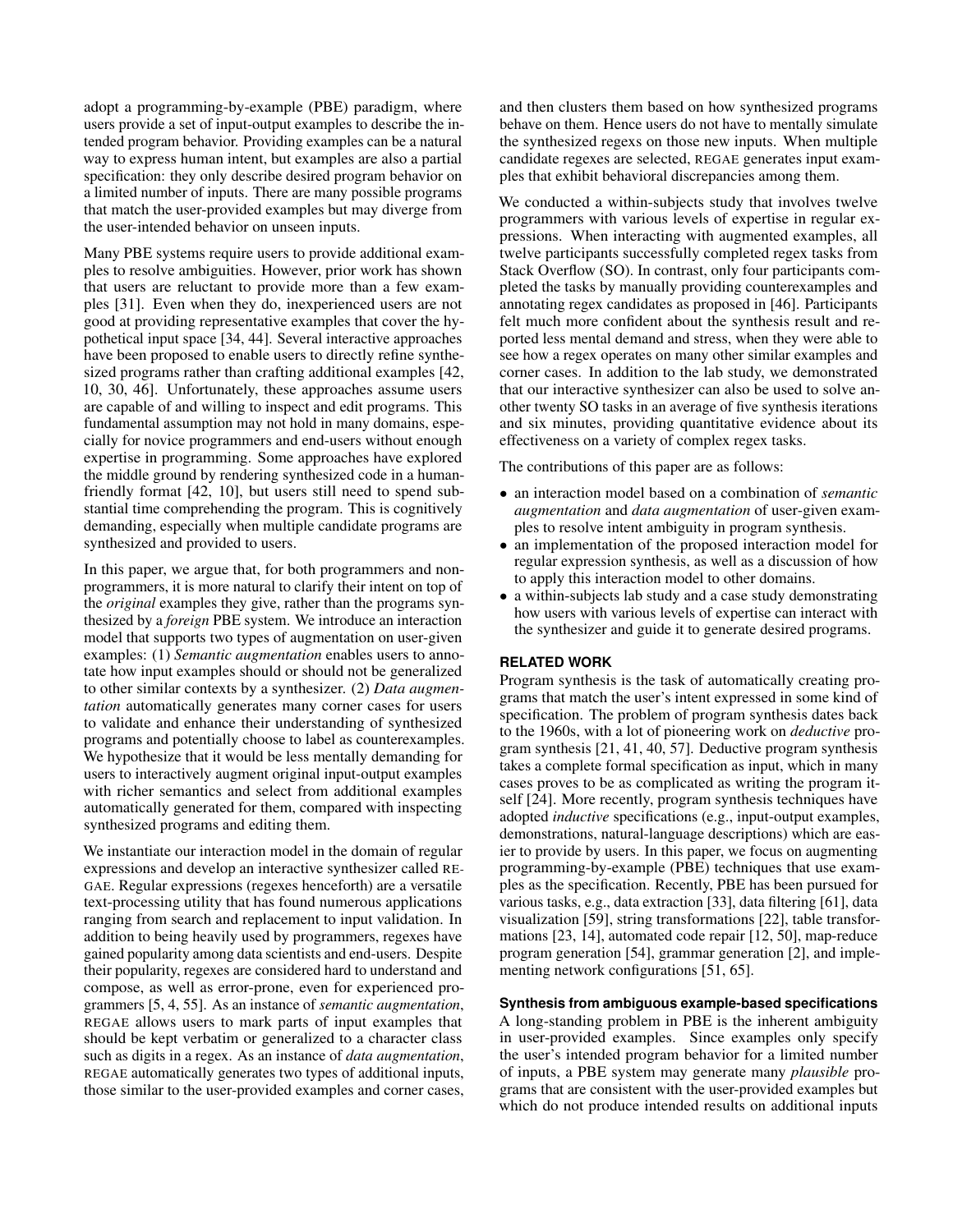that the user also cares about. Most PBE systems from the programming languages and machine learning communities use human-crafted or machine-learned inductive biases to resolve the ambiguity in example-based specifications. Such inductive biases specify which aspects of the examples to generalize and which programs to prioritize during back-end searches over the program space. Inductive biases can take various forms such as hand-crafted heuristics [\[22,](#page-12-4) [23\]](#page-12-13), distance-based objective functions [\[11\]](#page-11-7), hard-coded distributions [\[13,](#page-11-8) [9\]](#page-11-9), and probabilistic models learned from large code corpora [\[49,](#page-13-14) [53\]](#page-13-15). Improving inductive biases in PBE systems can drastically reduce the time to arrive at a user-intended program, but it does not amount to mind-reading: it still needs appropriately chosen examples on which to perform induction and lacks flexibility to address different needs or preferences of users.

### **Clarifying user intent through interactions**

When inductive biases fall short of inferring user-intended programs, many PBE systems fall back to having users actively provide additional examples to disambiguate their intent. This requires users to fully understand the synthesized programs, recognize undesired behavior, and craft counterexamples to refute the undesired behavior. This is cognitively demanding. Prior work has shown that users are reluctant to and not good at providing high-quality examples when using PBE systems [\[34,](#page-12-8) [44,](#page-13-3) [31\]](#page-12-7). Our work addresses this challenge of eliciting informative examples from the users by generating and clustering many similar examples and corner cases, based on the user's provided examples. Users do not have to stare at a synthesized program and fully understand its semantics. Instead, they can validate and enhance their understanding by glancing over those additional examples.

The idea of automatically generating distinguishing inputs for ambiguity resolution has also been explored by several other work [\[29,](#page-12-1) [42,](#page-13-4) [58\]](#page-13-16). Jha et al. propose to encode synthesized programs as logic formulae and then use a SMT solver to identify an input that causes those programs to produce different outputs. Scythe [\[58\]](#page-13-16) is an interactive synthesizer for SQL queries. Similar to Jha et al. [\[29\]](#page-12-1), it uses a SMT solver to find a distinguishing input when two synthesized SQL queries are not equivalent to each other. However, programs in many domains cannot be easily encoded as logic formulae and fed to SMT solvers. Though FlashProg [\[42\]](#page-13-4) does not rely on SMT solving, it requires users to provide a large text document as a pool of additional inputs to test on and draw distinguishing inputs from. FlashProg also cannot identify hypothetical corner cases that are not included in the given document. Unlike these techniques, our system converts synthesized regexes to automata and uses *transition coverage* to explore the hypothetical input space and generate unseen data.

# **Direct program manipulation to guide synthesis**

Instead of eliciting additional examples from users, several interactive approaches have been proposed to help users directly inspect and refine synthesized programs [\[42,](#page-13-4) [10,](#page-11-1) [30,](#page-12-9) [64\]](#page-14-1). FlashProg [\[42\]](#page-13-4) paraphrases synthesized programs in English and clusters programs with common structures for ease of navigation. Wrex [\[10\]](#page-11-1) transforms synthesized programs to readable code and allows users to directly edit them. Wranger [\[30\]](#page-12-9) and STEPS [\[64\]](#page-14-1) support task decomposition by allowing users to construct a target program step by step. Wranger [\[30\]](#page-12-9) recommends a ranked list of primitive operators at each synthesis step and lets users select an operator and edit its parameters. STEPS [\[64\]](#page-14-1) allows users to specify the latent structure in a text document using nested color blocks. However, users of such systems often find it hard to figure out the meaning of possible primitive operators [\[64\]](#page-14-1) or the intermediate steps to reach the final solution [\[25\]](#page-12-14). Recently, Peleg et al. proposed a new interaction model that enables users to specify which parts of a synthesized program must be included or excluded in the next synthesis iteration [\[46\]](#page-13-5). Their key insight is that synthesized programs may have some parts that are completely wrong and some parts that are on the right track, which can be leveraged to prune the search space.

The major difference between our approach and these direct manipulation approaches is that we focus on augmenting interactions with examples rather than synthesized programs; this can reduce the user's need to engage with what might be a complicated synthesized program, even if it is rendered in a relatively human-friendly way. We argue that, compared with inspecting and editing programs, interacting with examples is a more natural way to disambiguate user intent, especially for novice programmers and end-users.

The semantic augmentation feature in our work shares some similarity to *abstract examples* [\[8\]](#page-11-10). Drachsler-Cohen et al. proposed an approach to generalize a concrete example to an abstract example by identifying which parts of the concrete example can vary and which parts must remain constant to produce the same output of a synthesized program [\[8\]](#page-11-10). The inferred abstract example is presented to users to help them decide whether the synthesized program is correct or not. Compared with abstract examples, semantic augmentation is rather an interactive feature for specification authoring. It provides a flexible interface for users to easily specify how a synthesizer should treat different parts of an input. In other words, semantic augmentation allows users to shape the inductive bias of the synthesizer, by specifying the direction of intended generalization for different parts of an input, from concrete to one of several different possible classes of characters, e.g., capital letters, digits, etc. LAPIS [\[43\]](#page-13-17) and TOPES [\[52\]](#page-13-18) introduced more sophisticated semantic patterns on input data, such as structural relationships and numeric constraints, which we wish to support in future work.

# **PRELIMINARIES**

This section briefly reviews a standard PBE technique for synthesizing regular expressions. We choose to focus on the domain of regexes for two main reasons. First, regexes are a versatile text-processing utility with many applications. They are used by expert and novice programmers, as well as endusers with very limited programming knowledge. On the other hand, regexes are found to be hard to understand and compose, even for experienced programmers [\[5,](#page-11-2) [4,](#page-11-3) [55\]](#page-13-6). Therefore, it is appealing to automatically generate regexes for users. Second, regexes are notoriously hard to synthesize due to high ambiguity in user-given examples [\[45\]](#page-13-19). An analysis of 122 regular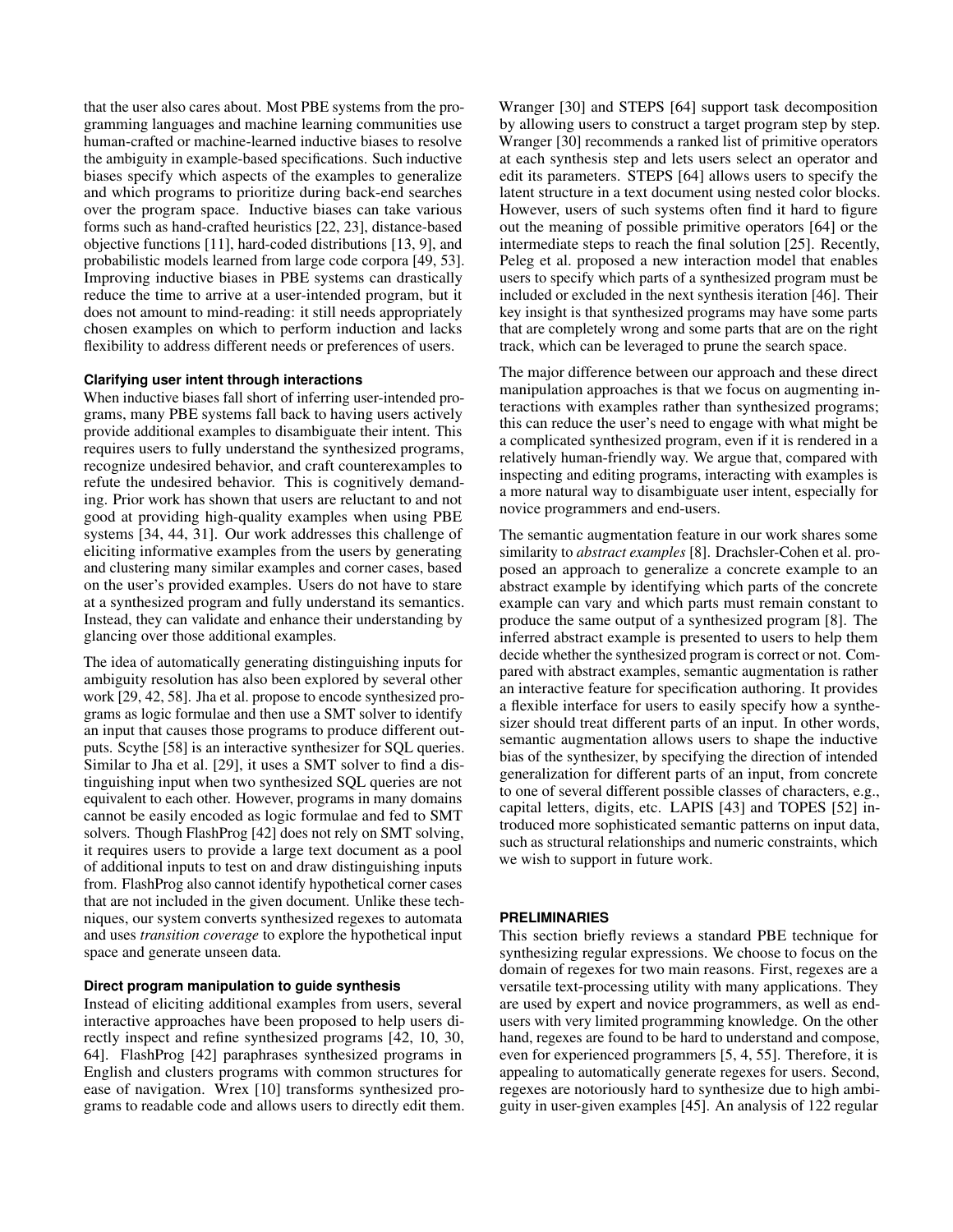expression tasks in Stack Overflow shows that only 18 tasks can be solved using examples only, as detailed in Section [6.2.](#page-8-0)

### **The DSL for regular expressions**

We use an existing domain-specific language (DSL) to express regular expressions, which is also adopted by other regex generation techniques [\[39,](#page-13-20) [7\]](#page-11-11). Figure [2](#page-3-0) describes the DSL grammar. In the simplest case, a regex is a *character class*, denoted by angle brackets. For instance, <num> matches any digits from 0 to 9, <let> matches any English letters, <low> and <cap> match lower and upper case letters respectively, and <any> matches any character. We also have character classes that only match one single character such as  $\langle a \rangle$ . These character classes can be used to build more complex regexes with different operators such as startwith and star. For instance, startwith(<num>) matches any strings starting with a digit. As another example,  $star(\text{num})$  matches zero or more digits. Operators in this DSL provide high-level primitives that abstract away lower-level details in standard regex. This DSL is also more amendable to program synthesis as well as readable to users. We also note that this DSL has the same expressiveness power as a standard regular language.

```
e := \text{ <num> } | \text{ <let> } | \text{ <low> } | \text{ <cap> } | \text{ <any } | \cdots | \text{ <a> } | \text{ <b> } \cdots| \text{startwith}(e) | \text{endwith}(e) | \text{contain}(e) | \text{concat}(e_1, e_2)\ensuremath{\mathsf{not}}(e) \mid \ensuremath{\mathsf{or}}(e_1, e_2) \mid \ensuremath{\mathsf{and}}(e_1, e_2)\textsf{optional}(e) | \textsf{star}(e)\texttt{repeat}(e, k) | \texttt{repeat}(\textit{e}, k) | \texttt{repeatrange}(e, k_1, k_2)
```
Figure 2: The DSL for regular expressions.

# **The synthesis algorithm**

Given this DSL, we have developed a regex synthesizer that performs *top-down enumerative search* over the space of possible regexes defined by the DSL. This is a standard approach adopted by many existing synthesis techniques [\[16,](#page-12-15) [15,](#page-12-0) [63,](#page-14-2) [62\]](#page-13-1). Our regex synthesizer takes both positive and negative examples: a positive example is a string that should be accepted by the desired regex whereas a negative example is a string that should be rejected by the regex. Given these examples, our synthesizer generates a regex in the given DSL that accepts all positive strings and rejects all negative strings.

Algorithm [1](#page-3-1) describes the basic synthesis process. The synthesizer maintains a worklist of partial regexes and iteratively refines them, until it finds a concrete regex that satisfies the given examples. The worklist is initialized with a partial regex with a symbolic value *e* (line 1). In each iteration, the synthesizer gets one regex *p* from the worklist (line 3). If *p* is concrete with no symbolic values, the synthesizer checks if *p* satisfies all user-given examples (lines 4-5). Otherwise, *p* is symbolic, and our algorithm refines *p* by expanding a symbolic value in *p* (lines 7-8). For instance, consider a partial regex concat( $e_1, e_2$ ).  $e_1$  can be expanded to any character class, which yields partial regexes such as concat(<num>, $e_2$ ) and concat(<let>, $e_2$ ).  $e_1$  can also be expanded to an operator, yielding partial regexes such as concat(startwith(*e*3),*e*2) and concat(repeatatleast( $e_3$ , $k_1$ , $k_2$ ),  $e_2$ ). All these partial regexes will be added into the worklist for further refinement (line 12).

#### Algorithm 1: Top-down enumerative synthesis

```
Input : a set of string examples EOutput : a regular expression that is consistent with E
1 worklist := {e }
2 while worklist is not empty do
\mathfrak{p} := worklist.removeFirst()
4 if p is concrete then
5 i if p is consistent with E then return p
6 else
7 \mid S := \text{selectSymbol}(p)8 worklist' := expand (p, s)<br>of p' in worklist' do
           for p' in worklist' do
10 if p' is infeasible then remove p' from worklist'
11 end
12 worklist := worklist ∪ worklist'
13 end
14 end
```
The number of regexes in the worklist will grow exponentially over iterations. To make it scale, different implementations of this algorithm leverage different heuristics to prune the search space (lines 9-11 in Algorithm [1\)](#page-3-1). Despite all these efforts, it is still very challenging to scale existing synthesizers to solve real-world problems where desired regexes are complex, e.g., those in Stack Overflow posts. Furthermore, even if the synthesizer is able to quickly generate a regex that satisfies the user-provided examples, it may still not be the intended one. These factors make program synthesis a long-standing challenge. In the next section, we describe our proposed interaction model to tackle this disambiguation challenge.

# **SYNTHESIZING WITH AUGMENTED EXAMPLES:**

# **A USAGE SCENARIO**

This section illustrates our proposed interaction model based on a realistic task from Stack Overflow [\[1\]](#page-11-12). We also compare our proposed method with manually creating counterexamples, which is the defacto way of providing user feedback in many PBE systems, as well as a state-of-the-art method that allows direct and explicit feedback on synthesized programs by annotating parts of a program as desirable and undesirable [\[46\]](#page-13-5).

Suppose Alex is a data scientist and he wants to extract phone numbers from a text document. He needs to write a regular expression that accepts phone numbers starting with an optional + sign, followed by a sequence of digits. Though he is familiar with R and Python, he has only used regular expressions a few times before. He finds it too time-consuming to ramp up again, so he decides to try an interactive regex synthesizer, REGAE.

Alex starts with providing several input strings that should be accepted or rejected by the desired regex, as shown in Figure [3a.](#page-4-0) REGAE quickly synthesizes five regex candidates that satisfy those examples (Figure [3b\)](#page-4-0). Though this is the first time Alex sees regexes in a domain-specific language, he finds the function names used in the regexes more readable than standard regexes. For some expressions such as  $\langle num \rangle$ and repeatatleast, he looks up their definitions in the cheat sheet. Alex glances over those regex candidates and realizes that none of them are correct. The top three regexes only try to match concrete digits, 7, 8, 9, while the last two only expect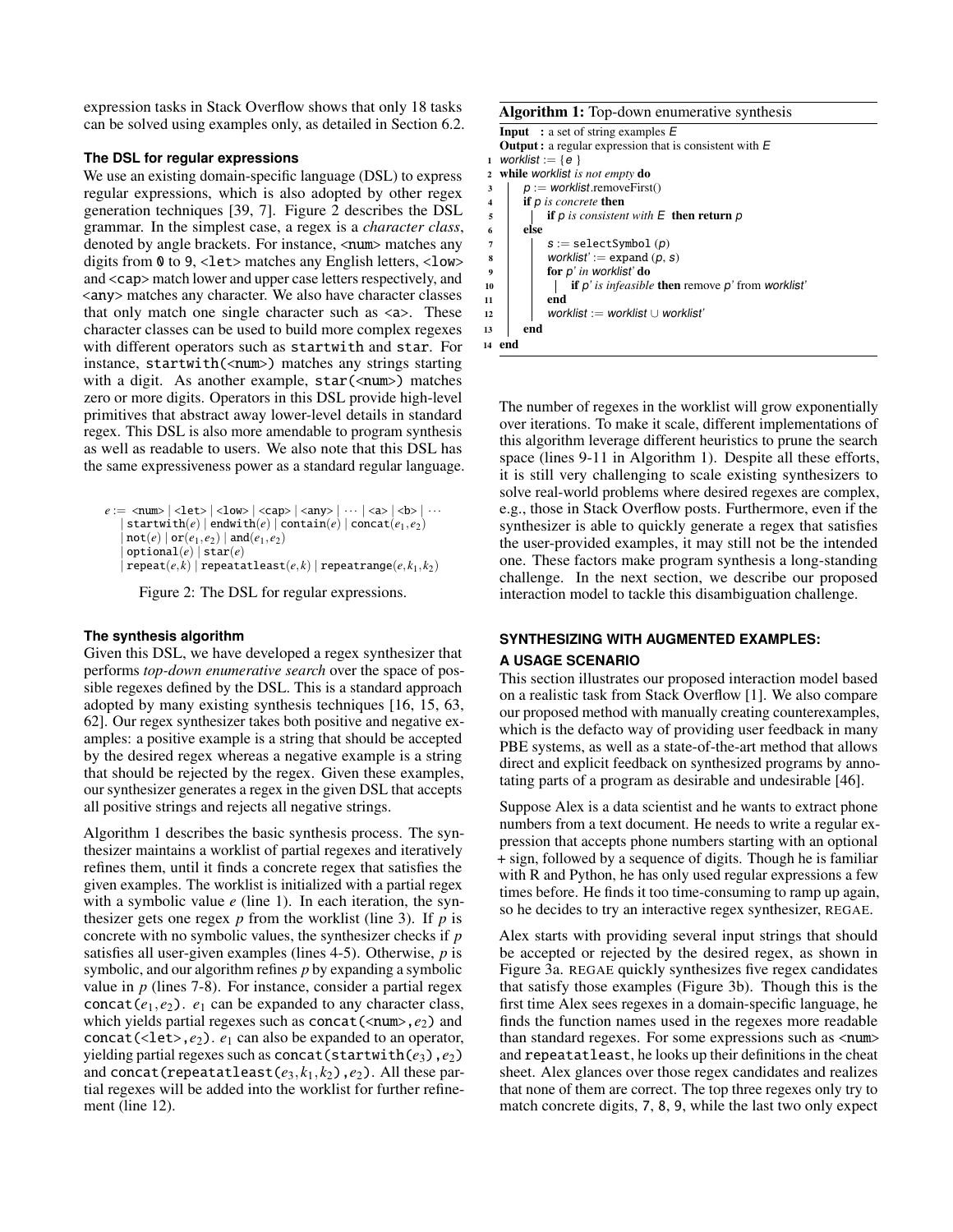<span id="page-4-0"></span>

| Input<br>Output<br>$\checkmark$<br>π<br>+91789<br>91789<br>✓<br>×<br>$91 +$<br>×<br>$9 + 1$<br>×<br>abc&^*<br>+ Add New<br>(a) The input-output examples<br>synthesis complete<br>$\exists$ endwith (<9>)<br>$contain(\langle 7 \rangle)$<br>repeatatleast (or $(\langle num \rangle, \langle + \rangle)$ , 5)<br>repeatatleast (or $(\text{cnum1-9>}, \text{4>})$ , 5)<br><b>Regex Cheat Sheet</b><br><b>Character Family</b> |                                      |  |  |
|--------------------------------------------------------------------------------------------------------------------------------------------------------------------------------------------------------------------------------------------------------------------------------------------------------------------------------------------------------------------------------------------------------------------------------|--------------------------------------|--|--|
|                                                                                                                                                                                                                                                                                                                                                                                                                                |                                      |  |  |
|                                                                                                                                                                                                                                                                                                                                                                                                                                |                                      |  |  |
|                                                                                                                                                                                                                                                                                                                                                                                                                                |                                      |  |  |
|                                                                                                                                                                                                                                                                                                                                                                                                                                |                                      |  |  |
|                                                                                                                                                                                                                                                                                                                                                                                                                                |                                      |  |  |
|                                                                                                                                                                                                                                                                                                                                                                                                                                |                                      |  |  |
|                                                                                                                                                                                                                                                                                                                                                                                                                                |                                      |  |  |
|                                                                                                                                                                                                                                                                                                                                                                                                                                |                                      |  |  |
|                                                                                                                                                                                                                                                                                                                                                                                                                                | Synthesis Progress                   |  |  |
|                                                                                                                                                                                                                                                                                                                                                                                                                                |                                      |  |  |
|                                                                                                                                                                                                                                                                                                                                                                                                                                |                                      |  |  |
|                                                                                                                                                                                                                                                                                                                                                                                                                                |                                      |  |  |
|                                                                                                                                                                                                                                                                                                                                                                                                                                | contain (<8>)                        |  |  |
|                                                                                                                                                                                                                                                                                                                                                                                                                                |                                      |  |  |
|                                                                                                                                                                                                                                                                                                                                                                                                                                |                                      |  |  |
|                                                                                                                                                                                                                                                                                                                                                                                                                                |                                      |  |  |
|                                                                                                                                                                                                                                                                                                                                                                                                                                |                                      |  |  |
|                                                                                                                                                                                                                                                                                                                                                                                                                                |                                      |  |  |
|                                                                                                                                                                                                                                                                                                                                                                                                                                |                                      |  |  |
|                                                                                                                                                                                                                                                                                                                                                                                                                                | <num> --- a digit from 0 to 9)</num> |  |  |
| <num1-9> --- a digit from 1 to 9)</num1-9>                                                                                                                                                                                                                                                                                                                                                                                     |                                      |  |  |

Figure 3: Alex adds several input-output examples and receives five regexes that satisfy these examples (Iteration 1).

input strings to have at least five characters. Apparently, all these candidates overfit the positive examples.

*The defacto way: providing counterexamples.* To correct this overfitting issue, Alex adds a counterexample 123 to refute regexes in Figure [3b.](#page-4-0) The synthesizer returns five new regexes (Figure [4\)](#page-4-1). Though Alex does not fully understand the subtle differences between those candidates, all those candidates still look wrong to him since they all use the endwith operator.

*The state-of-the-art: annotating synthesized programs.* Alex cannot easily come up with a counterexample that does not end with a digit, so he decides to mark endwith as undesired (Figure [5a\)](#page-4-2). As a result, the synthesizer will not consider endwith in the following synthesis iterations. However, the new synthesis result in Figure [5b](#page-4-2) does not seem to be improved at all. As the synthesized regexes become more complicated over iterations, Alex starts feeling tired of inspecting those regexes. In particular, he is concerned about going down the rabbit hole since the synthesis process seems off track.

*Semantic augmentation: marking parts of input strings as literal or general.* Alex decides to step back and change how the synthesizer treats his input examples. First, he marks the + sign as a literal value to specify that it should be treated verbatim during synthesis (Figure [6a\)](#page-5-0). Then, he marks the numbers after + as a general class of digits to specify those numbers should be generalized to any digits (Figure [6b\)](#page-5-0). After

- <span id="page-4-1"></span>Concat (endwith (<num1-9>), <num>)
- (<num>), <num>(<num>), <num>(<num>)
- Concat (endwith (<num1-9>), <num1-9>)
- Concat (endwith (<num>), <num1-9>)
- □ endwith (concat (<num>, <num>) )

Figure 4: After adding a new positive example 123, Alex receives five new regex candidates (Iteration 2).

#### <span id="page-4-2"></span>endwith x

C concat (endwith (<num1-9>), <num>)

Concat (endwith (<num>), <num>)

(a) Mark endwith as undesired

# endwith x

Contain (repeat (<num1-9>, 3))

- Contain (repeat (<num>, 3))
- □ contain (repeatatleast (<num1-9>, 3))

Contain (repeatatleast (<num>, 3))

Contain (repeatrange (<num1-9>, 3, 4))

(b) The synthesis result

Figure 5: Alex marks the endwith operator as undesired to enforce the synthesizer not to consider this operator in the subsequent synthesis iterations (Iteration 3).

adding those semantic annotations to input examples, Alex receives a new set of regex candidates (Figure [6c\)](#page-5-0). Alex finds the synthesis result starts making sense since the + sign finally shows up in the regex candidates.

*Data augmentation: generating additional input examples and corner cases.* The first regex in Figure [6c](#page-5-0) looks correct to Alex, but he is not sure whether this regex has any unexpected behavior. Alex decides to ask REGAE to generate some additional input examples for him. He selects the first regex and clicks on "Show Me Familiar Examples." REGAE automatically generates many similar inputs by mutating the examples Alex have already given. Negative examples are clustered based on the failure-inducing characters and are also paired with similar positive examples. This design is inspired by previous findings on analogical encoding—*human subjects tend to focus on superficial details when only seeing single examples, while focusing on deeper structural characteristics when comparing and contrasting multiple examples* [\[18\]](#page-12-16).

By glancing over the descriptive cluster headers and checking the examples in each cluster, Alex realizes that the selected regex allows the first character to be either + or a digit but requires the following characters to be digits only. This seems aligned with his expectations. Alex then clicks on "Show Me Corner Cases" to check if there are any hypothetical corner cases he has not thought of. REGAE performs an deep explo-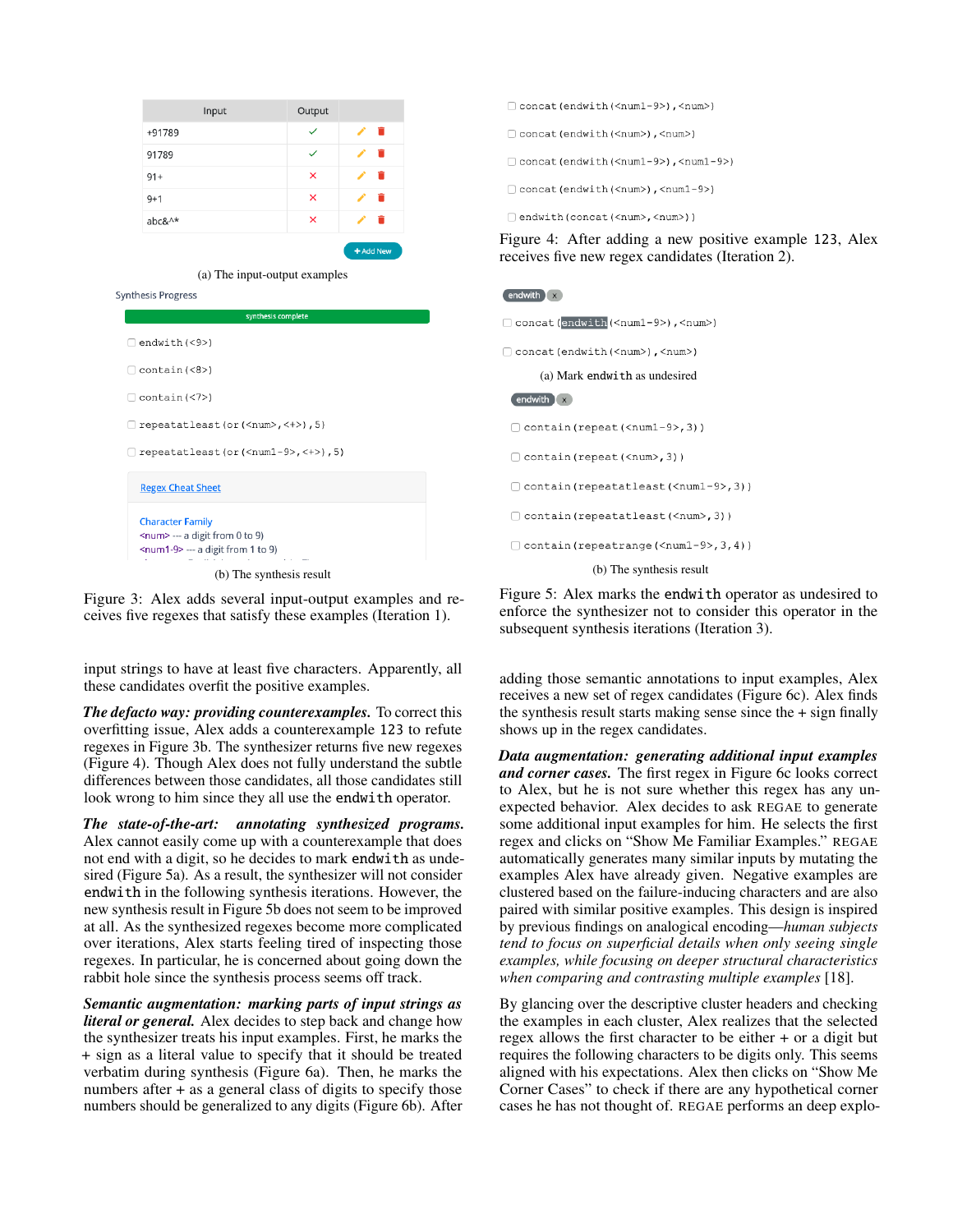<span id="page-5-0"></span>

```
Concat(star(<+>), repeatatleast(<num>,1))
```

```
Concat(or(<+>,<num>),repeatatleast(<num>,1))
```

```
[ ] concat (or (<num>,<+>), repeatatleast(<num>,1))
```
Concat(or(<+>,<num1-9>),repeatatleast(<num>,1))

#### (c) The synthesis result

Figure 6: Alex specifies how individual characters in an input example should be treated by a synthesizer (Iteration 4).

ration of the underlying automaton of the regex and generates input examples for the uncovered paths in the automaton (Figure [7b\)](#page-5-1). The first corner case is an empty string and the second corner case is a single + sign, both of which are handled as he would want them to be. After inspecting those corner cases, Alex feels more confident about the first regex candidate.

Now Alex is a little indecisive between the first two regex candidates in Figure [6c.](#page-5-0) Though he vaguely understands the difference between optional and star, he wants to double check. Alex selects both regexes and clicks on "Show Me Corner Cases" to solicit some examples that distinguish their behavior. By glancing over those distinguishing examples in Figure [8,](#page-6-0) Alex confirms that the second regex can accept more than one + signs, which is wrong. Alex finally decides the first regex is the correct one, which takes four synthesis iterations without writing a single line of regular expressions.

# <span id="page-5-2"></span>**ALGORITHMS AND IMPLEMENTATION**

This section describes the implementation details that support the interaction features described in the previous section.

#### Show me familiar examples Show me corner cases

<span id="page-5-1"></span>Number of Examples Per Cluster: 4

|                                                                       |                                                                              | 31        |  |  |
|-----------------------------------------------------------------------|------------------------------------------------------------------------------|-----------|--|--|
|                                                                       | Cluster 1: Examples rejected because the 1st character is not + or $0$ to 9. |           |  |  |
| M91789                                                                | ×                                                                            | $+$       |  |  |
| 191789                                                                |                                                                              | $\ddot{}$ |  |  |
| }91789                                                                | ×                                                                            | $+$       |  |  |
| 291789                                                                | $\checkmark$                                                                 | $+$       |  |  |
| Cluster 2: Examples rejected because the 2nd character is not 0 to 9. |                                                                              |           |  |  |
| 9{789                                                                 | ×                                                                            | $\ddot{}$ |  |  |
| 92789                                                                 | $\checkmark$                                                                 | $+$       |  |  |
| $9 + 789$                                                             | ×                                                                            | $\ddot{}$ |  |  |
| 95789                                                                 | $\checkmark$                                                                 | $\ddot{}$ |  |  |
|                                                                       |                                                                              |           |  |  |

(a) "Familiar examples" that are similar to user-given examples.



(b) "Corner cases" that Alex may never think of.

Figure 7: Alex asks for additional input examples to help him understand the functionality of synthesized regexes.

#### **Incorporating User Annotations into Synthesis**

Semantic annotations on input examples are parsed to literal values and general character classes first and then added to an include or exclude set. If a character is marked as literal, it will be added to the include set to enforce the synthesizer to generate a regex that contains this character. Sometimes a user may mark a sequence of characters as literal. Since it is hard to infer whether the user wants the synthesizer to treat the entire sequence verbatim or individual characters in it verbatim regardless of their positions, we decide to add both the entire sequence and individual characters to the include set to give two options for the synthesizer to choose. If a character or a sequence of characters is marked as a general class of characters such as digits or letters, we add the general character class into the include set and add the marked characters into the exclude set.

Given the include set and the exclude set, the expand function (line 8 in Algorithm [1\)](#page-3-1) will ensure that none of the elements in the exclude set will be selected to expand a partial regex. It will assign higher priorities to elements in the include set to expand compared with operators and character classes not in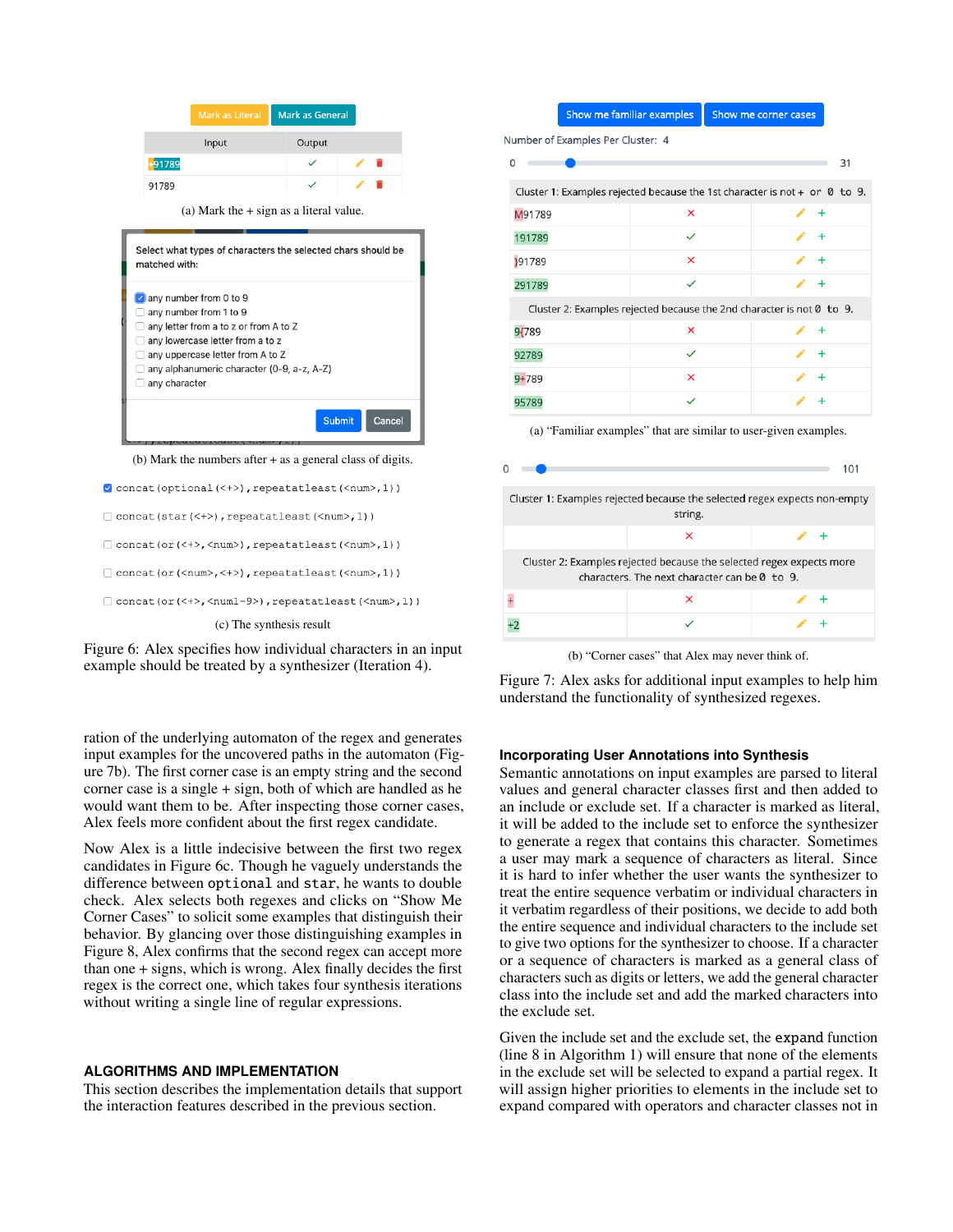<span id="page-6-0"></span>

| $\Omega$                                                                                                                                               |                                                            |                                                               | 27        |  |
|--------------------------------------------------------------------------------------------------------------------------------------------------------|------------------------------------------------------------|---------------------------------------------------------------|-----------|--|
| Cluster 1: Examples rejected by<br>concat(optional(<+>), repeatatleast( <num>,1)) because the 2nd<br/>character is not <math>\theta</math> to 9.</num> |                                                            |                                                               |           |  |
| Example                                                                                                                                                | concat(optional(<<br>+>),repeatatleast(<br>$<$ num $>$ ,1) | concat(star(<+>),r<br>epeatatleast( <nu<br>m &gt; (1)</nu<br> |           |  |
| $++40$                                                                                                                                                 | ×                                                          |                                                               | +         |  |
| $++0$                                                                                                                                                  | ×                                                          |                                                               | ÷         |  |
| $++15$                                                                                                                                                 | ×                                                          |                                                               | $\ddot{}$ |  |
| $++16$                                                                                                                                                 | ×                                                          |                                                               | $\ddot{}$ |  |
|                                                                                                                                                        | ×                                                          |                                                               |           |  |

Figure 8: REGAE generates input examples that disambiguate two regular expressions with subtle differences.  $optional(\leftrightarrow)$  only accepts strings with zero or one + sign, while  $start(\leftrightarrow)$  accepts strings with zero or more + signs.

the include set. After each expansion, regexes in the worklist are ranked by the number of elements in the include set they contain. The regex that contains the most elements in the include set will be placed at the beginning of the list and will be evaluated first in the next loop iteration.

Regarding regex annotations, if a character class or an operator is marked as included or excluded, it will be added to the include or exclude set accordingly. If a subexpression is marked as included, it will also be added to the include set to expand a partial regex. If a subexpression is marked as excluded, we add a filter at line 10 in Algorithm [1](#page-3-1) to remove any regexes that contain the subexpression from the worklist.

#### **Generating and Clustering Input Examples**

REGAE supports two input generation algorithms that complement each other. The first algorithm generates input data similar to user-given examples, while the second generates hypothetical corner cases by traversing the underlying automaton of a regex. Those hypothetical corner cases may look exotic to users but may reveal cases that users may not have thought of.

*Example-driven input generation.* The first algorithm takes a positive example and a regex as input, and generates additional positive and negative examples similar to the given example (Algorithm [2\)](#page-6-1). To enable systematic examination of the given regex, REGAE first converts the regex to a deterministic finite automaton (DFA) [\[3\]](#page-11-13) that decides the class of strings represented by the regex (line 3 in Algorithm [2\)](#page-6-1). Figure [9a](#page-6-2) shows the minimized DFA of the first regex candidate in Figure [6c.](#page-5-0) Then REGAE examines which transition in the DFA would be taken to accept each character in the given example (line 4). Figure [9d](#page-6-2) shows the path through which the DFA matches a positive example +91789 from Alex. Based on the accepted characters of the first transition in the DFA, the first character + in +91789 can also be replaced with any digits from 0 to 9 to generate other inputs that are still accepted by the DFA (lines  $6-7$ ). On the other hand, if  $+$  is mutated to a character, such as a letter, that cannot be accepted by any other outgoing

<span id="page-6-2"></span>

(a) The minimal DFA (b) Fully specified DFA (c) The DFA complement



(d) The path that a positive example +91789 takes through the DFA.



(e) Four paths that achieve 100% transition coverage of the DFA complement.

Figure 9: The DFA and its complement of a regular expression, ^+?[0-9]+\$. Circled states are accept states. Each transition is labelled with characters that are accepted by the transition.

<span id="page-6-1"></span>

|              | Algorithm 2: Example-driven input generation                                                  |  |  |  |  |  |  |
|--------------|-----------------------------------------------------------------------------------------------|--|--|--|--|--|--|
|              | <b>Input</b> : a positive input example $e$ and a regular expression $r$                      |  |  |  |  |  |  |
|              | <b>Output:</b> a set of positive and negative examples                                        |  |  |  |  |  |  |
|              | 1 positives := $\emptyset$                                                                    |  |  |  |  |  |  |
| $\mathbf{2}$ | negatives := $\emptyset$                                                                      |  |  |  |  |  |  |
|              | 3 $dia := convertToDFA(r)$                                                                    |  |  |  |  |  |  |
|              | 4 states := matchStates (dfa, e)                                                              |  |  |  |  |  |  |
| 5.           | for $s_i$ in states do                                                                        |  |  |  |  |  |  |
| 6            | $accept :=$ the accepted chars in the transition from $s_i$ to $s_{i+1}$                      |  |  |  |  |  |  |
| 7            | $p :=$ replace the <i>i</i> -th char in e with a random sample in accept                      |  |  |  |  |  |  |
| 8            | positives := positives $\cup p$                                                               |  |  |  |  |  |  |
| 9            | $accept_{all}$ := the accepted chars in all transitions from $s_i$                            |  |  |  |  |  |  |
| 10           | $n :=$ replace the <i>i</i> -th char in $e$ with a random sample not in accept <sub>all</sub> |  |  |  |  |  |  |
| 11           | negatives := negatives $\cup$ n                                                               |  |  |  |  |  |  |
|              | 12 end                                                                                        |  |  |  |  |  |  |
|              | 13 return positives $\cup$ negatives                                                          |  |  |  |  |  |  |
|              |                                                                                               |  |  |  |  |  |  |

transitions of State 0 in the DFA, the generated input will be rejected by the first transition in the DFA (lines 9-10). In this generation process, we use a random sampling method to select characters accepted or rejected by a transition. This process continues to process each character in the given input example. As a result, we will get many additional inputs that are one-character different from user-given examples.

*Coverage-driven input generation.* Though the first algorithm generates additional input examples similar to the userprovided examples, which may be easier for users to review, it does not generate farther examples that explore a greater range of the input space, e.g., various lengths, nor does it perform any deeper exploration of the regex's underlying automaton. Algorithm [3](#page-7-0) describes a complementary algorithm. It performs breadth-first traversal on a DFA to identify possible paths to all accept states (lines 15-31). Since a DFA may be cyclic, we use transition coverage to guide the traversal process and terminate it after all transitions have been visited, i.e., 100% transition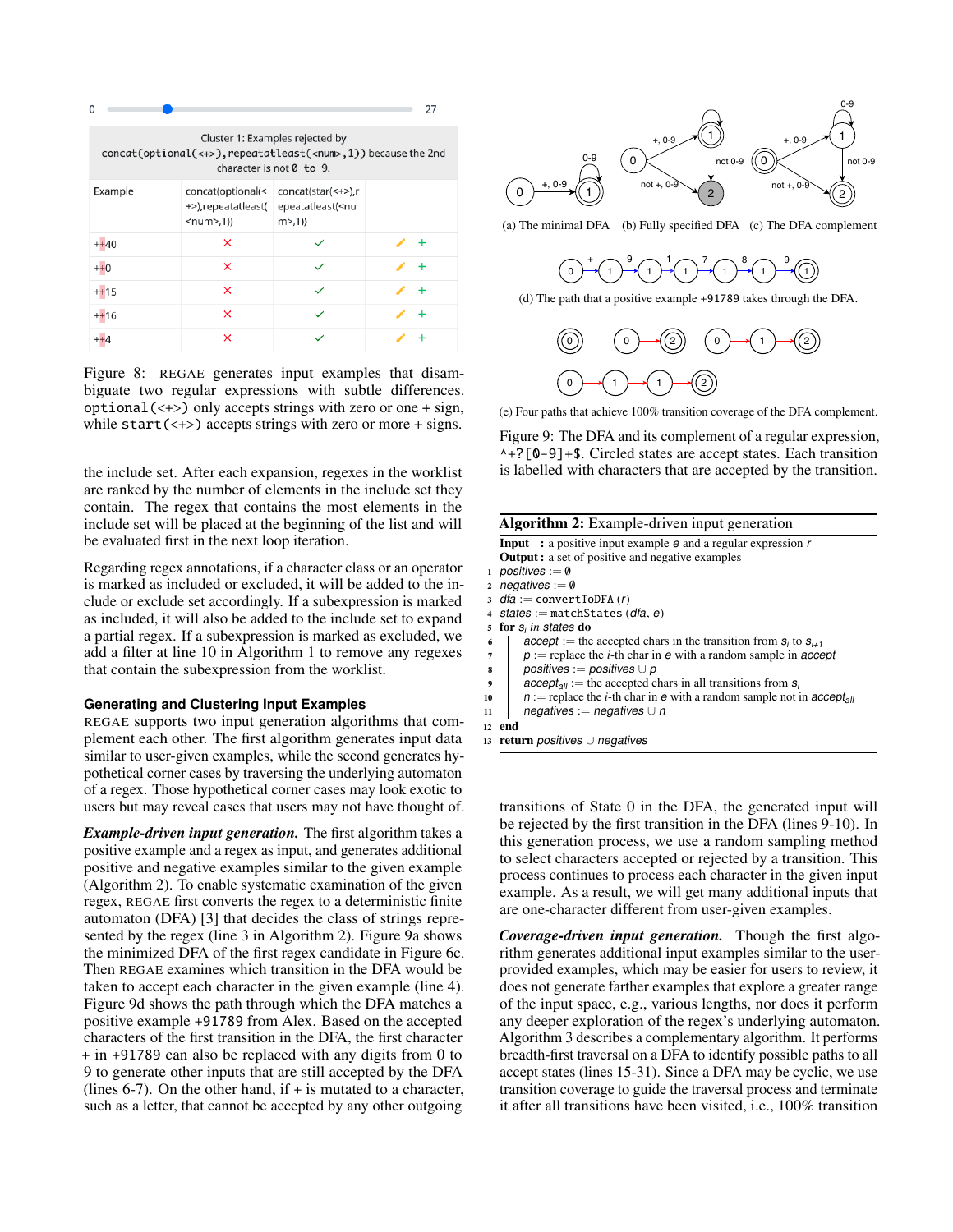#### Algorithm 3: Coverage-driven input generation

<span id="page-7-0"></span>

|    | <b>Input</b> : a regular expression $r$                                 |  |  |  |  |  |  |  |
|----|-------------------------------------------------------------------------|--|--|--|--|--|--|--|
|    | <b>Output:</b> a set of positive and negative examples that cover all   |  |  |  |  |  |  |  |
|    | transitions in the DFA of r and its complement DFA                      |  |  |  |  |  |  |  |
|    | 1 $dia := convertToDFA(r)$                                              |  |  |  |  |  |  |  |
|    | 2 positives := generate $(dfa)$                                         |  |  |  |  |  |  |  |
|    | 3 complement := compute a DFA that accept all strings rejected by $dfa$ |  |  |  |  |  |  |  |
|    | 4 negatives := generate (complement)                                    |  |  |  |  |  |  |  |
| 5. | return positives $\cup$ negatives                                       |  |  |  |  |  |  |  |
| 6  | function generate (dfa)                                                 |  |  |  |  |  |  |  |
| 7  | $E := \{(\emptyset, \, \text{``})\}$                                    |  |  |  |  |  |  |  |
| 8  | positives := $\emptyset$                                                |  |  |  |  |  |  |  |
| 9  | visited $:= \emptyset$                                                  |  |  |  |  |  |  |  |
| 10 | $s_0 :=$ get the initial state of dfa                                   |  |  |  |  |  |  |  |
| 11 | if s is accepted then                                                   |  |  |  |  |  |  |  |
| 12 | move an empty string to <i>positives</i>                                |  |  |  |  |  |  |  |
| 13 | end                                                                     |  |  |  |  |  |  |  |
| 14 | $E := \{ (\{s_0\}, \cdots) \}$                                          |  |  |  |  |  |  |  |
| 15 | while isAllTransitionsCovered (dfa, visited) do                         |  |  |  |  |  |  |  |
| 16 | for $(p, e)$ in $E$ do                                                  |  |  |  |  |  |  |  |
| 17 | $s :=$ the last state in $p$                                            |  |  |  |  |  |  |  |
| 18 | $D :=$ all destination states transitioned from s                       |  |  |  |  |  |  |  |
| 19 | for $d$ in $D$ do                                                       |  |  |  |  |  |  |  |
| 20 | $c := a$ random char in the accepted chars from s to d                  |  |  |  |  |  |  |  |
| 21 | $p' :=$ append d to p                                                   |  |  |  |  |  |  |  |
| 22 | $e' :=$ append c to e                                                   |  |  |  |  |  |  |  |
| 23 | if <i>d</i> is accepted <b>then</b>                                     |  |  |  |  |  |  |  |
| 24 | move e ' to positives                                                   |  |  |  |  |  |  |  |
| 25 | end                                                                     |  |  |  |  |  |  |  |
| 26 | add $(p', e')$ to E                                                     |  |  |  |  |  |  |  |
| 27 | end                                                                     |  |  |  |  |  |  |  |
| 28 | visited := visited $\cup$ (s,d)                                         |  |  |  |  |  |  |  |
| 29 | remove $(p,e)$ from $E$                                                 |  |  |  |  |  |  |  |
| 30 | end                                                                     |  |  |  |  |  |  |  |
| 31 | end                                                                     |  |  |  |  |  |  |  |
| 32 | return <i>positives</i>                                                 |  |  |  |  |  |  |  |

coverage. Note that one could also use other coverage metrics such as state coverage and transition-pair coverage [\[60\]](#page-13-21).

To generate negative examples, REGAE first computes the DFA complement of a given regex by (1) converting the original DFA (Figure [9a\)](#page-6-2) to a fully specified DFA over the entire alphabet (Figure [9b\)](#page-6-2) and (2) converting all accept states in the DFA to non-accept and vice versa (Figure [9c\)](#page-6-2), as described in [\[28\]](#page-12-17). The DFA complement represents all input strings that are not accepted by the original DFA. By performing the same traversal on the DFA complement, we can generate inputs that are accepted by the DFA complement, i.e., not accepted by the original DFA. Figure [9e](#page-6-2) shows four paths that achieve 100% transition coverage of the DFA complement in Figure [9c.](#page-6-2) Using this coverage-driven algorithm, we can identify paths that have not been covered by user-given examples and generate inputs that users may not have thought of. For each transition in a path, we randomly sample one character from the accepted characters of the transition to build up a new input example.

*Distinguishing example generation.* REGAE adapts the aforementioned two input generation algorithms to generate examples for distinguishing between multiple regexes. Regarding the example-driven algorithm, REGAE simply generates inputs for each regex and then only retains those inputs that expose different behavior among selected regexes, e.g., accepted by one regex but rejected by other regexes. Regarding

the coverage-driven algorithm, REGAE first computes the differences between the DFAs of every two selected regexes, *a*<sup>1</sup> and *a*2, yielding two new distinct automata—one is the intersection of  $a_1$  and the complement of  $a_2$  (i.e.,  $a_1 - a_2$ ), while the other is the intersection of  $a_2$  and the complement of  $a_1$  (i.e.,  $a_2 - a_1$ ). REGAE then performs the coverage-driven traversal in Algorithm [3](#page-7-0) to each of the two automata to generate inputs that are accepted by one regex but not the other.

*Clustering and rendering examples.* REGAE clusters negative examples based on the automaton state in which these examples are rejected by the regex. The failure-inducing character in a negative example is highlighted in red to indicate where the mismatch occurs. Furthermore, to help users understand why a negative example is rejected, REGAE automatically generates an explanation based on the accepted characters of the transition that rejects the example as the cluster header. Each negative example is also juxtaposed with a positive example to draw a comparison across examples for enhanced learning and behavior recognition, inspired by analogical encoding [\[18\]](#page-12-16). By default, input examples in each cluster are sorted by length.

#### **Incremental Computation**

Most of the existing synthesis techniques completely restart the search process from scratch after receiving user feedback (e.g., new examples), without leveraging the computation result from previous iterations. As a result, the synthesis process may unnecessarily take a longer time. REGAE adopts an incremental synthesis strategy that resumes the search from the previous iteration. Recall that our synthesis algorithm (Algorithm [1\)](#page-3-1) maintains a worklist of partial regexes. To achieve incremental synthesis, REGAE will memoize the current worklist after each iteration. In the next iteration, instead of initializing the worklist with  $\{e\}$  (line 1 in Algorithm [1\)](#page-3-1), REGAE restores the worklist memoized in the previous iteration.

Incremental computation is sound only if a user does not change her synthesis intent. However, in practice, users' mental models are constantly evolving. As a result, a user may revert previous input-output examples or annotations. To ensure the soundness of our synthesis approach, if previous examples or annotations are changed, we decide not to resume the synthesis process from the previous iteration and start a completely new synthesis process from scratch instead.

### **USER STUDY**

We conducted a within-subjects study with twelve participants to evaluate whether they can effectively guide program synthesis using REGAE. We compared two versions of the system: a baseline version with only regex annotation as proposed in [\[46\]](#page-13-5) and user-generated counterexamples, and a version that added the input annotation (*semantic augmentation*) and autogenerated examples (*data augmentation*). We investigated the following research questions:

- RQ1. Can our interaction model help a user efficiently disambiguate input examples and quickly arrive at a synthesized program with intended behavior?
- RQ2. Can our interaction model reduce the cognitive load of inspecting programs and increase the user's confidence in synthesized programs?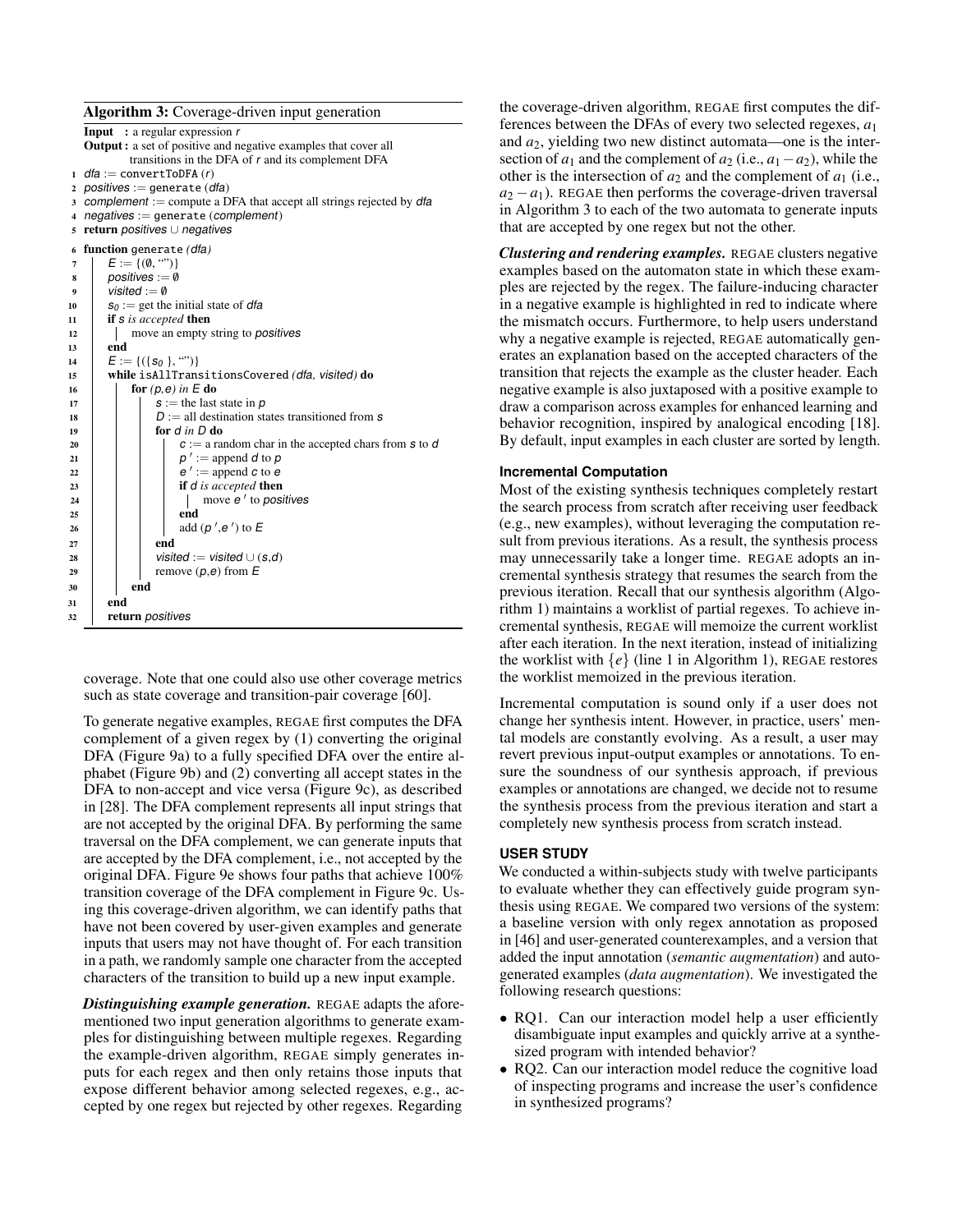#### **Participants**

We recruited twelve Computer Science students (seven female and five male) through the mailing lists of several research groups at Harvard University. Participants received a \$25 Amazon gift card as compensation for their time. Four participants were undergraduate students and the other eight were graduate students. Half of the participants had more than five years of programming experience, while the other half had two to five years of programming experience. Participants had diverse prior experiences with regexes. Six participants said they knew regex basics but only used it several times, five said they were familiar with regexes and had used it many times, and one said they had never heard about regexes before. The majority of participants (8/12) said, when writing regexes, they often had to search online to remind themselves of the details of regexes or use websites such as regex101.com to test their regexes. Ten out of twelve participants considered writing regexes more difficult than writing other kinds of programs. This is consistent with previous findings that regexes are hard to read, understand, and compose [\[5,](#page-11-2) [4\]](#page-11-3).

### <span id="page-8-0"></span>**Programming Tasks**

To design realistic programming tasks for regular expressions, we searched on Stack Overflow (SO) using relevant keywords such as "regex", "regular expressions", "text validation". We found 122 real-world string matching tasks that have both English descriptions and illustrative input-output examples. Among those 122 tasks, 18 tasks can be solved using these illustrative input-output examples only. Thus there is no need to solicit user feedback for these 18 tasks. We selected three regex tasks from the remaining 104 unsolved tasks, which require further disambiguation of user intent. The task descriptions and the expected regexes in both our DSL and standard regex grammar are listed below.

Task 1. Write a regular expression that accepts strings that do not contain double hyphens (- -). [ [Post 2496840](https://stackoverflow.com/questions/2496840) ]

not(contain(concat(<->,<->)))

 $*($ ((?!\s\s).)\*\$

Task 2. Write a regular expression that allows only digits, '&', '|', '(', or ')'. [ [Post 21178627](https://stackoverflow.com/questions/21178627) ]

repeatatleast(or(<num>,or(<&>,or(<|>,or(<(>,<)>)))),1)

 $\wedge$ [\d()&|]+\$

Task 3. Write a regular expression that accepts phone numbers that start with one optional + symbol and follow with a sequence of digits, e.g., +91, 91, but not 91+. [ [Post 41487596](https://stackoverflow.com/questions/41487596) ]

concat(optional(<+>),repeatatleast(<num>,1))

 $\wedge$  +? \d+\$

#### **Methodology**

We conducted a 75-min user study with each participant. Participants completed two of the three regex tasks using REGAE with different interaction features enabled. For one of the two tasks, participants were allowed to use both the semantic augmentation and data augmentation features we propose, i.e., the experiment condition. For the other of the two tasks,

they were only allowed to use the regex annotation feature as described in [\[46\]](#page-13-5), i.e., the control condition. Both the order of task assignment and the order of interaction model assignment were counterbalanced across participants through random assignment.

Before each task, participants were given a 15-min tutorial about the interaction features they would use. In each task, participants first read the task description and then came up with their own positive and negative examples to start the synthesis. They continued to refine the synthesis result using the assigned interaction features, until they found a regex that looked correct to them. They were given 15 minutes for each task. If they did not find a correct regex within 15 minutes, we moved on to the next session. At the end of each task, participants answered a survey to reflect on the usability of the interaction model used in the task. They were also asked to answer five NASA Task Load Index questions [\[26\]](#page-12-18) to rate the cognitive load of using the interaction model, as shown in Table [1.](#page-8-1) After finishing both tasks, participants answered a final survey to directly compare the two interaction models. Each survey took about five minutes.

<span id="page-8-1"></span>NASA Task Load Index Questions

- Q1. How mentally demanding was using this tool?
- Q2. How hurried or rushed were you during the task?
- Q3. How successful would you rate yourself in accomplishing the task?
- Q4. How hard did you have to work to achieve your level of performance?
- Q5. How insecure, discouraged, irritated, stressed, and annoyed were you?

Table 1: Participants rated different aspects of the cognitive load of using each interaction model on a 7-point scale.

#### **USER STUDY RESULTS**

*User Performance.* When using the semantic and data augmentation features, all 12 participants successfully found a correct regex with an average of 3.3 synthesis iterations. In contrast, when they can only manually add counterexamples and regex annotations, participants took significantly more synthesis iterations (7.7 on average) and only 4 of them successfully found a correct regex. With timed-out participants' time truncated at 15 minutes, the average task completion time with REGAE is 7.3 minutes, while the average task completion time with the baseline tool is 12.5 minutes. The mean difference of 5.2 minutes is statistically significant (paired t-test:  $t=4.37$ , df = 11, p-value=0.0011).

To disentangle the effects of different interaction features, we analyzed the user study screencasts and manually counted how often each feature was utilized. In the control condition, participants had to manually construct counterexamples to refute incorrect regex candidates in more than half of the synthesis iterations (4.5/7.7). Participants in the control condition also heavily utilized the regex annotation feature to prune the search space. On average, they marked 5 subexpressions as included or excluded in 3.1 out of 7.7 iterations. In contrast, this regex annotation feature was significantly under-utilized in the experiment condition—only four of 12 participants used it and they only gave one regex annotation in 0.6 iterations on average. Instead, all participants in the experiment condition used the semantic augmentation feature and gave an average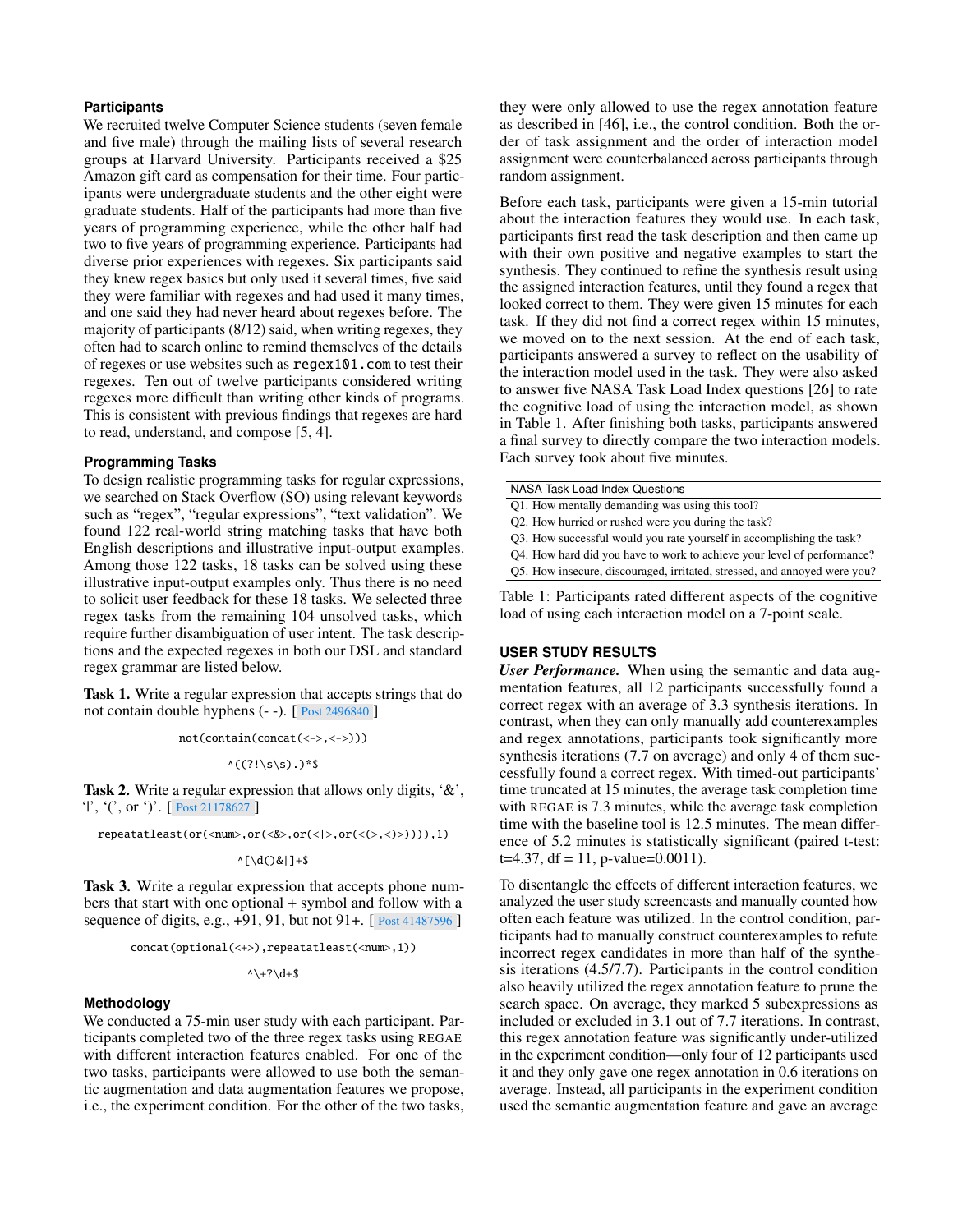<span id="page-9-0"></span>

Figure 10: When using REGAE, participants felt twice more confident in the regexes synthesized on behalf of them.

of 3.2 input annotations in 1.4 out of 3.3 iterations. Besides, all participants heavily utilized the data augmentation feature to generate additional inputs in 1.9 of 3.3 iterations. Seven of 12 participants directly reused automatically generated inputs (3.4 inputs on average) as counterexamples. The comparison of feature utilization between the control and experiment conditions indicates that semantic augmentation and data augmentation contributed significantly to the high success rate of regex tasks in the experiment condition.

We also coded participants' feedback in the post survey to analyze why they failed to synthesize desired regexes in the control condition. Seven of 12 participants found it hard to decide which operators or subexpressions to include or exclude. Because participants were not certain about the final regex, it was difficult to foresee what to include or exclude. Some of them explained that they actually ended up wasting a lot of time since they gave an ineffective or wrong regex annotation due to misconceptions, which sent the synthesizer off track. Six participants complained it was time-consuming to manually craft representative counterexamples to refute incorrect regexes. Five participants found it hard to parse and interpret synthesized regexes within a short amount of time.

*User Confidence and Cognitive Load.* In the post survey, participants reported that they felt significantly more confident in the synthesized regexes when they were given options to see additional examples and corner cases generated by REGAE. Figure [10](#page-9-0) shows the distribution of their responses (7 vs. 3.5) on a 7-point scale). P10 said, *"[*REGAE *made it] really easy to experimentally verify whether the regex is right or not, also made it way easier to parse the regex after seeing the examples."* Experienced regex programmers also appreciated those automatically generated corner cases. P6 said, *"even though I am decently good at regexes and I am fast at parsing and understanding them, I think many times there are corner cases I simply don't see beforehand. Seeing concrete positive and negative examples is a lot more helpful and I get immediate feedback on correctness of the regex."*

Participants also perceived less mental demand and frustration during the task when interacting with augmented examples (Figure [11\)](#page-9-1). The main reason was that they no longer needed to inspect regexes very carefully or think very hard to find counterexamples. Instead, they could merely glance over the automatically generated examples instead. Though those additional examples were simply rendered in a cluster view, the

<span id="page-9-1"></span>

Figure 11: Cognitive load measured by NASA TLX [\[26\]](#page-12-18)

majority of participants (9/12) found it more helpful than overwhelming. P7 said, *"it was way more intuitive to look at examples and change my input examples based on familiar cases and corner cases."* Specifically, participants appreciated that each cluster had a descriptive header, and individual characters were highlighted in green or red to make failureinducing characters obvious. Besides, by annotating certain characters in an input example as general or literal, participants did not need to add many input examples and thus saved a lot of manual effort. In the control condition, participants tended to enumerate all possible characters (e.g., all digits from 0 to 9) that should be matched by a desired regex.

*Qualitative Analysis.* The most appreciated feature (12/12) is to annotate input examples with the notions of generality and specificity. P2 wrote, *"it gives me freedom to specify what characters should be matched verbatim, which is exactly what I wished for."* Eleven participants (92%) preferred to annotate input examples than regexes, because it was more intuitive to directly express their intent through examples. Marking characters as general or literal also significantly reduced the number of examples they needed to provide. In contrast, annotating regexes required careful examination of synthesized regexes, and participants were also concerned with providing wrong regex annotations due to their misconceptions of regex operators. Though semantic augmentation is more preferred than regex annotation, this should not be interpreted as regex annotation no longer being needed. Still, seven participants (58%) found regex annotation helpful in narrowing down the search space. In particular, two participants explained that regex annotation became much easier with automatically generated examples, since those examples helped define some operators that were hard to understand before. Seven participants (58%) really liked the data augmentation feature with no complaints at all. Four participants (33%) liked this feature but also suggested that it was not easy to immediately figure out which examples to focus on.

Participants did point out several areas where the interface could be improved. Five participants suggested to generate regex candidates with greater diversity and variations. Three participants wished to manually add a partial regex in their mind to start the synthesis. Five participants suggested to select a small set of representative examples to focus on rather than showing all generated examples. Two participants wished to have a feature that automatically converts a synthesized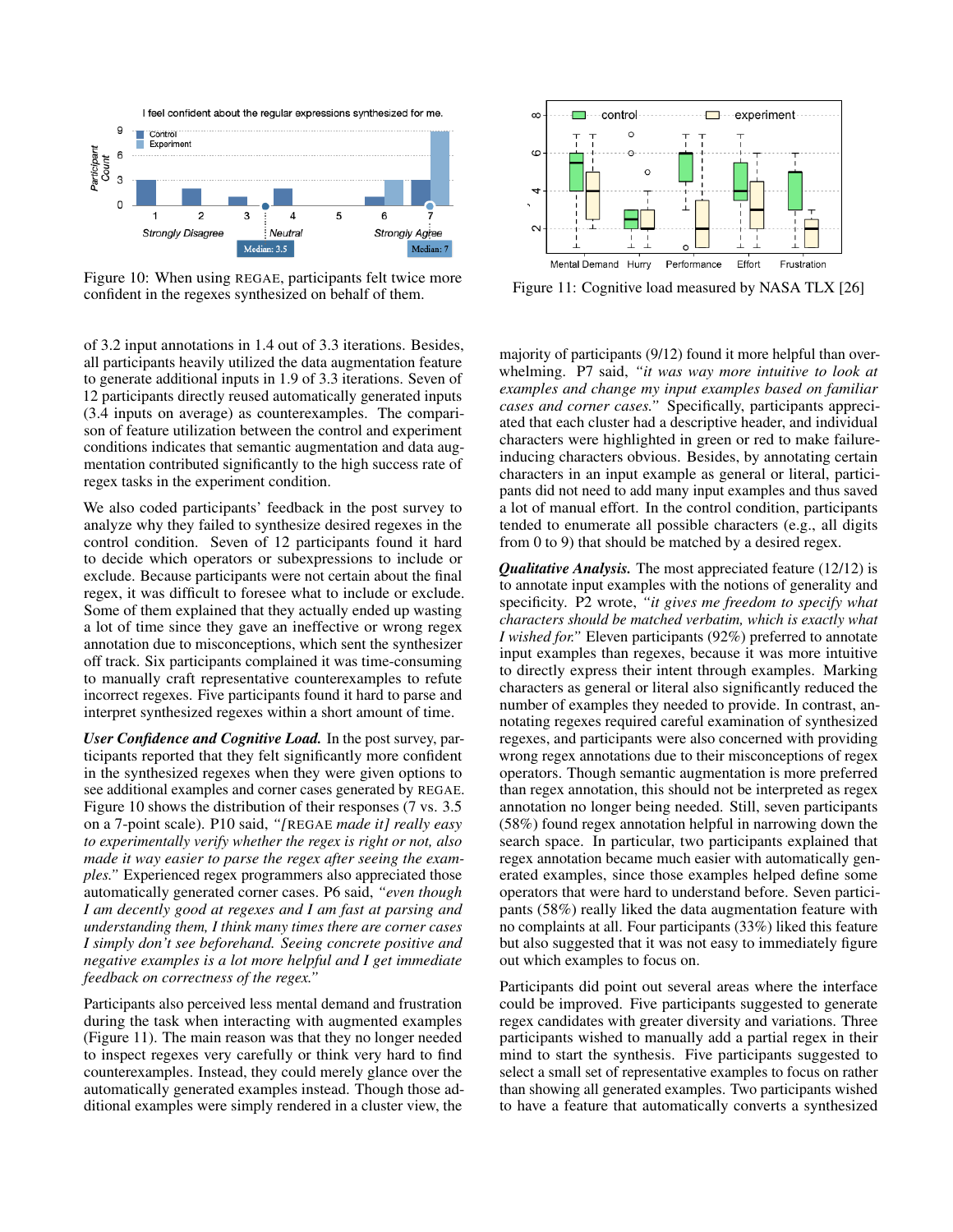regex to the standard regex format so they can copy and paste it to their own code.

When asked how such an interactive synthesizer would fit into their programming workflow, 10 participants said they would definitely like to use it when they encounter a complex task or when they can not find an online solution. P1 wrote, *"I usually go to regex101.com to test my expression with an example, which takes a while before I arrive at the right expression. With this tool, I can easily come up with the right expression to use in my program."* One participant said she may not use it end-to-end since she generally had a good idea about what to write, but she found the data augmentation feature very helpful to discover unexpected behavior on corner cases. Two participants said they would love this synthesizer to be incorporated into their IDEs as a plugin.

### <span id="page-10-0"></span>**QUANTITATIVE EVALUATION**

We conducted a case study with 20 realistic regular expression tasks to investigate the effectiveness of REGAE on a variety of complex tasks. The tasks were randomly selected from the Stack Overflow benchmarks in Section [6.2.](#page-8-0) The 20 tasks and screenshots of their final solutions synthesized by REGAE are included in the supplementary material. The tasks include standard regex tasks such as validating numbers delimited by comma ( $\frac{Post}{5262196}$ ), validating US phone numbers ( [Post 23195619](https://stackoverflow.com/questions/23195619) ), and validating version numbers ( [Post 31649251](https://stackoverflow.com/questions/31649251) ), as well as custom tasks such as accepting strings with only seven or ten digits ( [Post 2908527](https://stackoverflow.com/questions/2908527) ) and validating decimals with up to 4 decimal places ( [Post 30730877](https://stackoverflow.com/questions/30730877) ).

For each task, the first author read its description on Stack Overflow and solved the task by interacting with REGAE. The author stopped when REGAE synthesized a regex equivalent to the accepted answer in the Stack Overflow post. This simulates an ideal condition where a user is familiar with the tool and has sufficient knowledge of regexes. The purpose of this case study is to investigate to what extent our interactive synthesizer can solve realistic tasks, rather than its learnability or usability.

The experimenter successfully solved all 20 tasks in an average of 5.9 minutes (median=4.9, SD=0.2) and within 5.4 iterations (median=5, SD=3.4). 16 of 20 tasks are solved within 7 minutes and 6 iterations. The power of REGAE was fully unleashed when all three features were used together—*semantic augmentation*, *data augmentation*, and *regex annotation*. Marking individual characters as general or literal provided crucial hints about how to generalize user-given examples during synthesis. Without this feature, the synthesizer often started from a completely wrong direction or times out without identifying any regex candidates in one minute. Though the experimenter was very familiar with the underlying regex DSL, he found it tedious to constantly read many regex candidates over iterations. In particular, regex candidates often became over-complicated after 3 or 4 iterations. In such cases, automatically generating corner cases made it easier to quickly craft counterexamples. The experimenter also found that in many situations, regex annotation could be a convenient way to steer the synthesis direction. Of course, this required a user to be familiar with the regex DSL or have some notion of the final regex. The experimenter often excluded some operators to prune irrelevant

search paths through the program space, which significantly sped up the synthesis process.

Four tasks required a divide-and-conquer strategy to solve, which was not expected. For example, one task asks for a regex to validate UK mobile numbers that can be between 10- 14 digits and must start with either 07 or 447 ( [Post 16405187](https://stackoverflow.com/questions/16405187) ). To solve this task, the experimenter first only added numbers starting with 07 and synthesized a sub-regex,  $\sqrt{07}d\{8,12\}$ that matches this type of phone numbers. Then he marked it as desired, removed existing examples, and added another type of phone numbers starting with 447. He synthesized another sub-regex,  $\triangle 447\ddot{\{7},11\}$ \$ to match phone numbers starting with 447 and also marked it as desired. Finally, he added both types of phone numbers as examples and synthesized the final regex,  $\07\d{8,12} |447\d{7,11}$ \$. Having both sub-regexes marked as desired, it was easier for REGAE to assemble them together to create the final regex. Prior work shows that inexperienced users may find it difficult to decompose a complex task into sub-tasks [\[34\]](#page-12-8). It would be interesting to investigate how to teach inexperienced users such task decomposition strategies through training sessions or prompted hints in future work.

### **DISCUSSION AND FUTURE WORK**

In this paper, we propose a new interaction model for interactive program synthesis. Our interaction model is mainly designed for programming-by-example (PBE) systems that take input-output examples as input. There are other kinds of PBE systems that take as input user demonstrations such as video recordings and interaction traces, also known as programmingby-demonstration or PBD [\[6,](#page-11-0) [38,](#page-12-6) [37,](#page-12-19) [36,](#page-12-5) [35,](#page-12-2) [48,](#page-13-22) [47\]](#page-13-2). Applying our interaction model to PBD systems requires further instruments, e.g., enabling tagging a video clip or rendering interaction traces in a more readable and editable format for users to operate on. This by itself is an interesting direction for further investigation.

This work demonstrates the feasibility and effectiveness of guiding program synthesis through augmented examples in a specific domain, regular expressions. The proposed interaction model can also be generalized to synthesize other kinds of programs. For example, code transformation synthesis [\[50\]](#page-13-0) takes program source code before and after transformation as input-output examples and generates transformation scripts that refactor or repair other similar code locations. While the underlying implementation would need to be adapted or extended to fit the underlying synthesizer, the semantic annotation interface is applicable to code transformation synthesis: similar to how users mark characters in an input string as literal or general, users could also mark function calls and variable names that should be kept constant or generalized to match other similar code. While the automaton-based input generation algorithms in Section [5](#page-5-2) are specific to regular expressions, the idea of generating additional input-ouput examples to facilitate comprehension and validation of synthesized programs is applicable in other domains as well. There are many other kinds of input generation methods to leverage or adapt. For example, in the domain of grammar synthesis [\[2\]](#page-11-6), one could leverage grammar-based fuzzing techniques [\[19,](#page-12-20) [27,](#page-12-21) [20\]](#page-12-22) to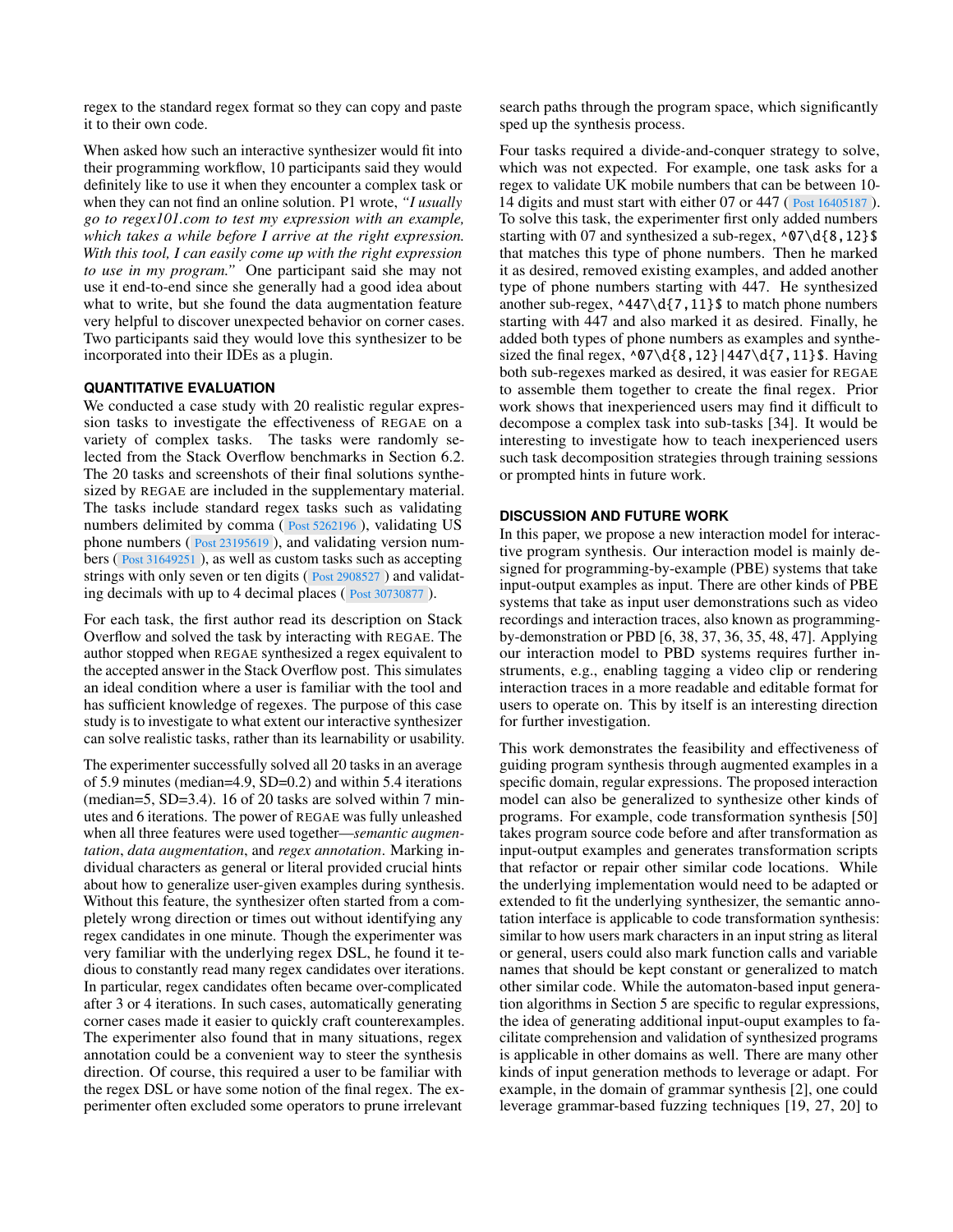generate additional programs as inputs to test a synthesized grammar. As another example, in the domain of generating object-oriented programs [\[15\]](#page-12-0), one could consider test suite generation techniques such as EvoSuite [\[17\]](#page-12-23) and Pex [\[56\]](#page-13-23) to generate additional inputs for synthesized programs.

Our current system has three major limitations that we wish to improve on in future work. First, when users make mistakes or introduce contradictory examples, our system only shows the synthesizer fails to find a satisfying program in the progress bar. It is not able to recognize or pinpoint user mistakes. Second, even without any user mistakes, the synthesizer may still fail to return anything to the user, if the given examples are too complicated to generalize or if a task is too hard to solve within a given time budget. Our current system provides no affordance to debug these synthesis failures nor help users understand which step or input it is stuck on. Finally, the semantic augmentation feature currently only supports specifying characters as literal values or general classes of characters. Hence, it is cumbersome to handle string matching tasks with sophisticated character ordering constraints and length constrains, such as the UK phone number example in Section [8.](#page-10-0) Though the divide-and-conquer strategy is proven to be a feasible workaround, extending semantic augmentation to express richer semantics such as temporal ordering and input length is probably a more convenient option for users.

Multi-modal synthesis is another active research direction to resolve intent ambiguity in user-given examples. Several systems have been proposed to support multi-modal specifications such as natural language descriptions [\[7\]](#page-11-11) and verbal instructions [\[38,](#page-12-6) [36,](#page-12-5) [37\]](#page-12-19) in addition to examples. Investigating possible augmentations on these other types of specifications is an interesting direction to pursue in the future.

# **CONCLUSION**

This paper presents a new interaction model that operates on user-provided examples to guide program synthesis. We demonstrate its feasibility and effectiveness in the domain of regular expressions by (1) building an interactive synthesizer for regular expressions, (2) conducting a within-subjects lab study with 12 participants on realistic regex tasks from Stack Overflow, and (3) conducting a case study on another 20 complex regex tasks from Stack Overflow. In the end, we discuss the generalizability of this interaction model and what kinds of adaptations are needed to apply it to other domains such as code transformation synthesis and grammar synthesis.

# **ACKNOWLEDGMENTS**

We would like to thank anonymous participants for the user study and anonymous reviewers for their valuable feedback.

# <span id="page-11-12"></span>**REFERENCES**

- [1] Regular expression to validate the country code of mobile number in javascript. <https://stackoverflow.com/questions/41487596>. (????). Accessed: 2020-04-04.
- <span id="page-11-6"></span>[2] Osbert Bastani, Rahul Sharma, Alex Aiken, and Percy Liang. 2017. Synthesizing program input grammars. *ACM SIGPLAN Notices* 52, 6 (2017), 95–110.
- <span id="page-11-13"></span>[3] Gerard Berry and Ravi Sethi. 1986. From regular expressions to deterministic automata. *Theoretical computer science* 48 (1986), 117–126.
- <span id="page-11-3"></span>[4] Carl Chapman and Kathryn T Stolee. 2016. Exploring regular expression usage and context in Python. In *Proceedings of the 25th International Symposium on Software Testing and Analysis*. 282–293.
- <span id="page-11-2"></span>[5] Carl Chapman, Peipei Wang, and Kathryn T Stolee. 2017. Exploring regular expression comprehension. In *2017 32nd IEEE/ACM International Conference on Automated Software Engineering (ASE)*. IEEE, 405–416.
- <span id="page-11-0"></span>[6] Sarah E Chasins, Maria Mueller, and Rastislav Bodik. 2018. Rousillon: Scraping Distributed Hierarchical Web Data. In *Proceedings of the 31st Annual ACM Symposium on User Interface Software and Technology*. 963–975.
- <span id="page-11-11"></span>[7] Qiaochu Chen, Xinyu Wang, Xi Ye, Greg Durrett, and Isil Dillig. 2020. Multi-modal Synthesis of Regular Expressions. In *Proceedings of the 41st ACM SIGPLAN Conference on Programming Language Design and Implementation (PLDI)*.
- <span id="page-11-10"></span>[8] Dana Drachsler-Cohen, Sharon Shoham, and Eran Yahav. 2017. Synthesis with abstract examples. In *International Conference on Computer Aided Verification*. Springer, 254–278.
- <span id="page-11-9"></span>[9] Samuel Drews, Aws Albarghouthi, and Loris D'Antoni. 2019. Efficient Synthesis with Probabilistic Constraints. In *International Conference on Computer Aided Verification*. Springer, 278–296.
- <span id="page-11-1"></span>[10] Ian Drosos, Titus Barik, Philip J Guo, Robert DeLine, and Sumit Gulwani. 2020. Wrex: A Unified Programming-by-Example Interaction for Synthesizing Readable Code for Data Scientists. In *Proceedings of the 2020 CHI conference on human factors in computing systems*. 6038–6049.
- <span id="page-11-7"></span>[11] Loris D'Antoni, Roopsha Samanta, and Rishabh Singh. 2016. Qlose: Program repair with quantitative objectives. In *International Conference on Computer Aided Verification*. Springer, 383–401.
- <span id="page-11-5"></span>[12] Loris D'Antoni, Rishabh Singh, and Michael Vaughn. 2017. NoFAQ: Synthesizing Command Repairs from Examples. In *Proceedings of the 2017 11th Joint Meeting on Foundations of Software Engineering (ESEC/FSE 2017)*. Association for Computing Machinery, New York, NY, USA, 582–592. DOI: <http://dx.doi.org/10.1145/3106237.3106241>
- <span id="page-11-8"></span>[13] Kevin Ellis, Armando Solar-Lezama, and Josh Tenenbaum. 2016. Sampling for bayesian program learning. In *Advances in Neural Information Processing Systems*. 1297–1305.
- <span id="page-11-4"></span>[14] Yu Feng, Ruben Martins, Jacob Van Geffen, Isil Dillig, and Swarat Chaudhuri. 2017a. Component-based synthesis of table consolidation and transformation tasks from examples. *ACM SIGPLAN Notices* 52, 6 (2017), 422–436.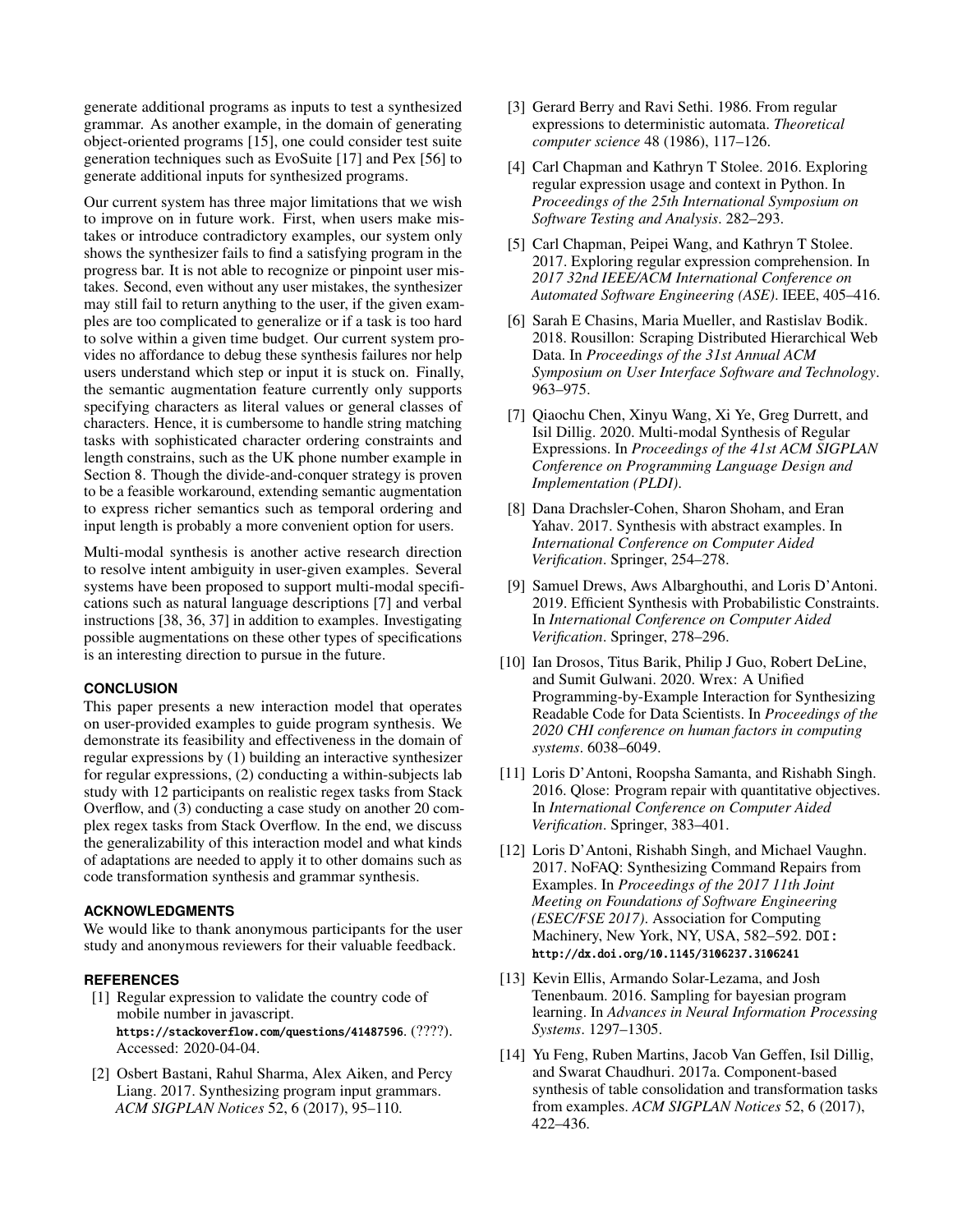- <span id="page-12-0"></span>[15] Yu Feng, Ruben Martins, Yuepeng Wang, Isil Dillig, and Thomas W Reps. 2017b. Component-based synthesis for complex APIs. In *Proceedings of the 44th ACM SIGPLAN Symposium on Principles of Programming Languages*. 599–612.
- <span id="page-12-15"></span>[16] John K Feser, Swarat Chaudhuri, and Isil Dillig. 2015. Synthesizing data structure transformations from input-output examples. *ACM SIGPLAN Notices* 50, 6 (2015), 229–239.
- <span id="page-12-23"></span>[17] Gordon Fraser and Andrea Arcuri. 2011. Evosuite: automatic test suite generation for object-oriented software. In *Proceedings of the 19th ACM SIGSOFT symposium and the 13th European conference on Foundations of software engineering*. 416–419.
- <span id="page-12-16"></span>[18] Dedre Gentner, Jeffrey Loewenstein, and Leigh Thompson. 2003. Learning and transfer: A general role for analogical encoding. *Journal of Educational Psychology* 95, 2 (2003), 393.
- <span id="page-12-20"></span>[19] Patrice Godefroid, Adam Kiezun, and Michael Y Levin. 2008. Grammar-based whitebox fuzzing. In *Proceedings of the 29th ACM SIGPLAN Conference on Programming Language Design and Implementation*. 206–215.
- <span id="page-12-22"></span>[20] Patrice Godefroid, Hila Peleg, and Rishabh Singh. 2017. Learn&fuzz: Machine learning for input fuzzing. In *2017 32nd IEEE/ACM International Conference on Automated Software Engineering (ASE)*. IEEE, 50–59.
- <span id="page-12-10"></span>[21] Cordell Green. 1981. Application of theorem proving to problem solving. In *Readings in Artificial Intelligence*. Elsevier, 202–222.
- <span id="page-12-4"></span>[22] Sumit Gulwani. 2011. Automating string processing in spreadsheets using input-output examples. *ACM Sigplan Notices* 46, 1 (2011), 317–330.
- <span id="page-12-13"></span>[23] Sumit Gulwani, William R Harris, and Rishabh Singh. 2012. Spreadsheet data manipulation using examples. *Commun. ACM* 55, 8 (2012), 97–105.
- <span id="page-12-11"></span>[24] Sumit Gulwani, Oleksandr Polozov, Rishabh Singh, and others. 2017. Program synthesis. *Foundations and Trends® in Programming Languages* 4, 1-2 (2017), 1–119.
- <span id="page-12-14"></span>[25] Philip J Guo, Sean Kandel, Joseph M Hellerstein, and Jeffrey Heer. 2011. Proactive wrangling: Mixed-initiative end-user programming of data transformation scripts. In *Proceedings of the 24th annual ACM symposium on User interface software and technology*. 65–74.
- <span id="page-12-18"></span>[26] Sandra G Hart and Lowell E Staveland. 1988. Development of NASA-TLX (Task Load Index): Results of empirical and theoretical research. In *Advances in psychology*. Vol. 52. Elsevier, 139–183.
- <span id="page-12-21"></span>[27] Christian Holler, Kim Herzig, and Andreas Zeller. 2012. Fuzzing with code fragments. In *Presented as part of the 21st* {*USENIX*} *Security Symposium (*{*USENIX*} *Security 12)*. 445–458.
- <span id="page-12-17"></span>[28] John E Hopcroft, Rajeev Motwani, and Jeffrey D Ullman. 2001. Introduction to automata theory, languages, and computation. *Acm Sigact News* 32, 1 (2001), 60–65.
- <span id="page-12-1"></span>[29] Susmit Jha, Sumit Gulwani, Sanjit A Seshia, and Ashish Tiwari. 2010. Oracle-guided component-based program synthesis. In *2010 ACM/IEEE 32nd International Conference on Software Engineering*, Vol. 1. IEEE, 215–224.
- <span id="page-12-9"></span>[30] Sean Kandel, Andreas Paepcke, Joseph Hellerstein, and Jeffrey Heer. 2011. Wrangler: Interactive visual specification of data transformation scripts. In *Proceedings of the SIGCHI Conference on Human Factors in Computing Systems*. 3363–3372.
- <span id="page-12-7"></span>[31] Tessa Lau. 2009. Why programming-by-demonstration systems fail: Lessons learned for usable ai. *AI Magazine* 30, 4 (2009), 65–65.
- <span id="page-12-3"></span>[32] Tessa Lau, Steven A Wolfman, Pedro Domingos, and Daniel S Weld. 2003. Programming by demonstration using version space algebra. *Machine Learning* 53, 1-2 (2003), 111–156.
- <span id="page-12-12"></span>[33] Vu Le and Sumit Gulwani. 2014. FlashExtract: a framework for data extraction by examples. In *Proceedings of the 35th ACM SIGPLAN Conference on Programming Language Design and Implementation*. 542–553.
- <span id="page-12-8"></span>[34] Tak Yeon Lee, Casey Dugan, and Benjamin B Bederson. 2017. Towards understanding human mistakes of programming by example: an online user study. In *Proceedings of the 22Nd International Conference on Intelligent User Interfaces*. 257–261.
- <span id="page-12-2"></span>[35] Jiahao Li, Jeeeun Kim, and Xiang Anthony Chen. 2019. Robiot: A Design Tool for Actuating Everyday Objects with Automatically Generated 3D Printable Mechanisms. In *Proceedings of the 32nd Annual ACM Symposium on User Interface Software and Technology*. 673–685.
- <span id="page-12-5"></span>[36] Toby Jia-Jun Li, Amos Azaria, and Brad A Myers. 2017. SUGILITE: creating multimodal smartphone automation by demonstration. In *Proceedings of the 2017 CHI conference on human factors in computing systems*. 6038–6049.
- <span id="page-12-19"></span>[37] Toby Jia-Jun Li, Igor Labutov, Xiaohan Nancy Li, Xiaoyi Zhang, Wenze Shi, Wanling Ding, Tom M Mitchell, and Brad A Myers. 2018. APPINITE: A Multi-Modal Interface for Specifying Data Descriptions in Programming by Demonstration Using Natural Language Instructions. In *2018 IEEE Symposium on Visual Languages and Human-Centric Computing (VL/HCC)*. IEEE, 105–114.
- <span id="page-12-6"></span>[38] Toby Jia-Jun Li, Marissa Radensky, Justin Jia, Kirielle Singarajah, Tom M Mitchell, and Brad A Myers. 2019. PUMICE: A Multi-Modal Agent that Learns Concepts and Conditionals from Natural Language and Demonstrations. In *Proceedings of the 32nd Annual ACM Symposium on User Interface Software and Technology*. 577–589.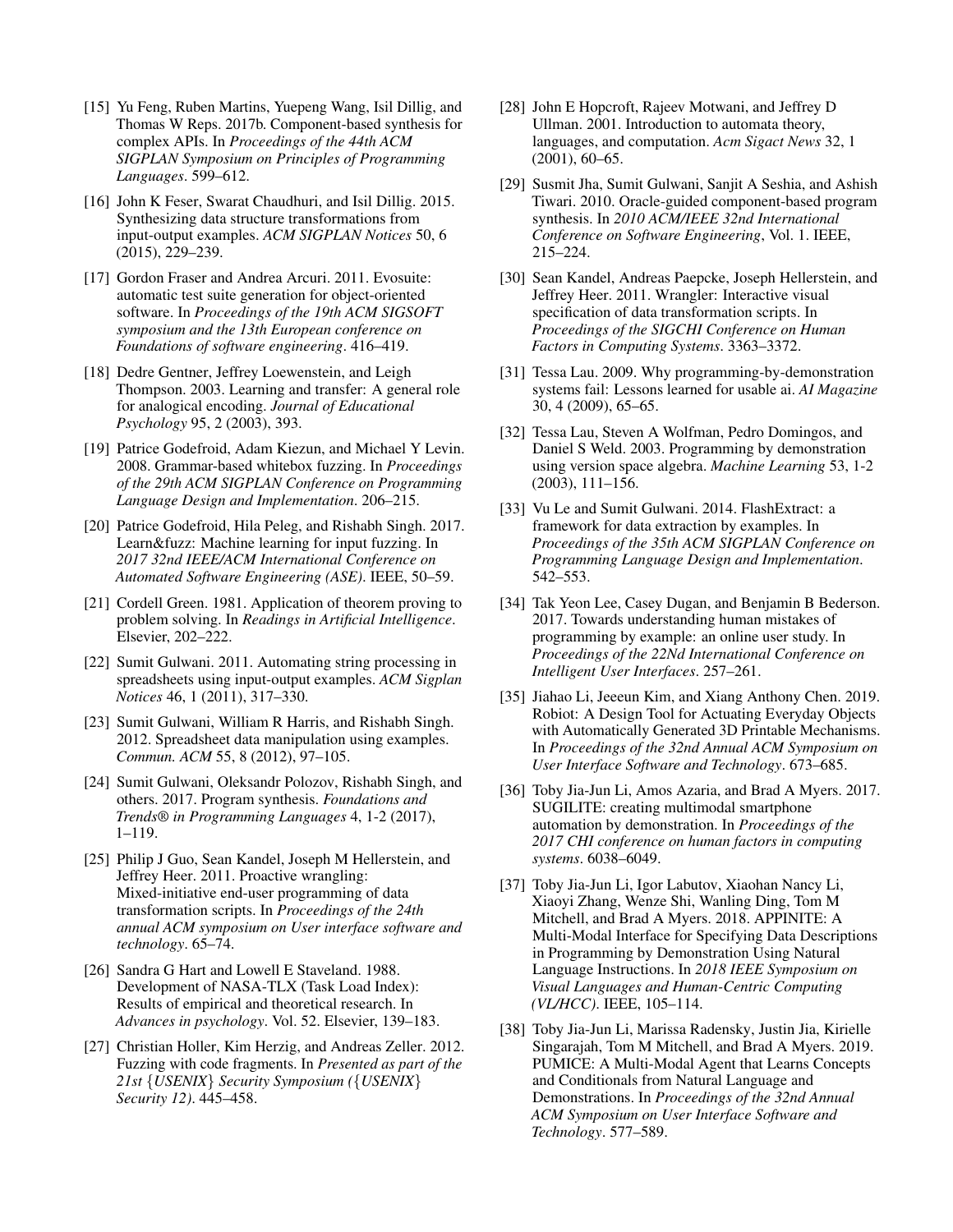- <span id="page-13-20"></span>[39] Nicholas Locascio, Karthik Narasimhan, Eduardo DeLeon, Nate Kushman, and Regina Barzilay. 2016. Neural generation of regular expressions from natural language with minimal domain knowledge. *arXiv preprint arXiv:1608.03000* (2016).
- <span id="page-13-8"></span>[40] Zohar Manna and Richard Waldinger. 1975. Knowledge and reasoning in program synthesis. *Artificial intelligence* 6, 2 (1975), 175–208.
- <span id="page-13-7"></span>[41] Zohar Manna and Richard J Waldinger. 1971. Toward automatic program synthesis. *Commun. ACM* 14, 3 (1971), 151–165.
- <span id="page-13-4"></span>[42] Mikaël Mayer, Gustavo Soares, Maxim Grechkin, Vu Le, Mark Marron, Oleksandr Polozov, Rishabh Singh, Benjamin Zorn, and Sumit Gulwani. 2015. User interaction models for disambiguation in programming by example. In *Proceedings of the 28th Annual ACM Symposium on User Interface Software & Technology*. 291–301.
- <span id="page-13-17"></span>[43] Robert C Miller, Brad A Myers, and others. 1999. Lightweight Structured Text Processing.. In *USENIX Annual Technical Conference, General Track*. 131–144.
- <span id="page-13-3"></span>[44] Brad A Myers and Richard McDaniel. 2001. Demonstrational interfaces: sometimes you need a little intelligence, sometimes you need a lot. In *Your wish is my command*. Morgan Kaufmann Publishers Inc., 45–60.
- <span id="page-13-19"></span>[45] Rajesh Parekh and Vasant Honavar. 1996. An incremental interactive algorithm for regular grammar inference. In *International Colloquium on Grammatical Inference*. Springer, 238–249.
- <span id="page-13-5"></span>[46] Hila Peleg, Sharon Shoham, and Eran Yahav. 2018. Programming not only by example. In *2018 IEEE/ACM 40th International Conference on Software Engineering (ICSE)*. IEEE, 1114–1124.
- <span id="page-13-2"></span>[47] David Porfirio, Evan Fisher, Allison Sauppé, Aws Albarghouthi, and Bilge Mutlu. 2019. Bodystorming Human-Robot Interactions. In *Proceedings of the 32nd Annual ACM Symposium on User Interface Software and Technology*. 479–491.
- <span id="page-13-22"></span>[48] David Porfirio, Allison Sauppe, Aws Albarghouthi, and Bilge Mutlu. 2020. Transforming Robot Programs Based on Social Context. In *Proceedings of the 2020 CHI conference on human factors in computing systems*.
- <span id="page-13-14"></span>[49] Veselin Raychev, Pavol Bielik, Martin Vechev, and Andreas Krause. 2016. Learning Programs from Noisy Data. *SIGPLAN Not.* 51, 1 (Jan. 2016), 761–774. DOI: <http://dx.doi.org/10.1145/2914770.2837671>
- <span id="page-13-0"></span>[50] Reudismam Rolim, Gustavo Soares, Loris D'Antoni, Oleksandr Polozov, Sumit Gulwani, Rohit Gheyi, Ryo Suzuki, and Björn Hartmann. 2017. Learning syntactic program transformations from examples. In *2017 IEEE/ACM 39th International Conference on Software Engineering (ICSE)*. IEEE, 404–415.
- <span id="page-13-13"></span>[51] Mark Santolucito, Ennan Zhai, Rahul Dhodapkar, Aaron Shim, and Ruzica Piskac. 2017. Synthesizing Configuration File Specifications with Association Rule Learning. *Proc. ACM Program. Lang.* 1, OOPSLA, Article Article 64 (Oct. 2017), 20 pages. DOI: <http://dx.doi.org/10.1145/3133888>
- <span id="page-13-18"></span>[52] Christopher Scaffidi, Brad Myers, and Mary Shaw. 2008. Topes. In *2008 ACM/IEEE 30th International Conference on Software Engineering*. IEEE, 1–10.
- <span id="page-13-15"></span>[53] Eui Chul Shin, Miltiadis Allamanis, Marc Brockschmidt, and Alex Polozov. 2019. Program synthesis and semantic parsing with learned code idioms. In *Advances in Neural Information Processing Systems*. 10824–10834.
- <span id="page-13-12"></span>[54] Calvin Smith and Aws Albarghouthi. 2016. MapReduce Program Synthesis. In *Proceedings of the 37th ACM SIGPLAN Conference on Programming Language Design and Implementation (PLDI '16)*. Association for Computing Machinery, New York, NY, USA, 326–340. DOI:<http://dx.doi.org/10.1145/2908080.2908102>
- <span id="page-13-6"></span>[55] Eric Spishak, Werner Dietl, and Michael D Ernst. 2012. A type system for regular expressions. In *Proceedings of the 14th Workshop on Formal Techniques for Java-like Programs*. 20–26.
- <span id="page-13-23"></span>[56] Nikolai Tillmann and Jonathan De Halleux. 2008. Pex–white box test generation for. net. In *International conference on tests and proofs*. Springer, 134–153.
- <span id="page-13-9"></span>[57] Richard J Waldinger and Richard CT Lee. 1969. PROW: A step toward automatic program writing. In *Proceedings of the 1st international joint conference on Artificial intelligence*. 241–252.
- <span id="page-13-16"></span>[58] Chenglong Wang, Alvin Cheung, and Rastislav Bodik. 2017. Interactive query synthesis from input-output examples. In *Proceedings of the 2017 ACM International Conference on Management of Data*. 1631–1634.
- <span id="page-13-11"></span>[59] Chenglong Wang, Yu Feng, Rastislav Bodik, Alvin Cheung, and Isil Dillig. 2019b. Visualization by Example. *Proc. ACM Program. Lang.* 4, POPL, Article Article 49 (Dec. 2019), 28 pages. DOI: <http://dx.doi.org/10.1145/3371117>
- <span id="page-13-21"></span>[60] Peipei Wang and Kathryn T Stolee. 2018. How well are regular expressions tested in the wild?. In *Proceedings of the 2018 26th ACM Joint Meeting on European Software Engineering Conference and Symposium on the Foundations of Software Engineering*. 668–678.
- <span id="page-13-10"></span>[61] Xinyu Wang, Sumit Gulwani, and Rishabh Singh. 2016. FIDEX: filtering spreadsheet data using examples. *ACM SIGPLAN Notices* 51, 10 (2016), 195–213.
- <span id="page-13-1"></span>[62] Yuepeng Wang, James Dong, Rushi Shah, and Isil Dillig. 2019a. Synthesizing database programs for schema refactoring. In *Proceedings of the 40th ACM SIGPLAN Conference on Programming Language Design and Implementation*. 286–300.